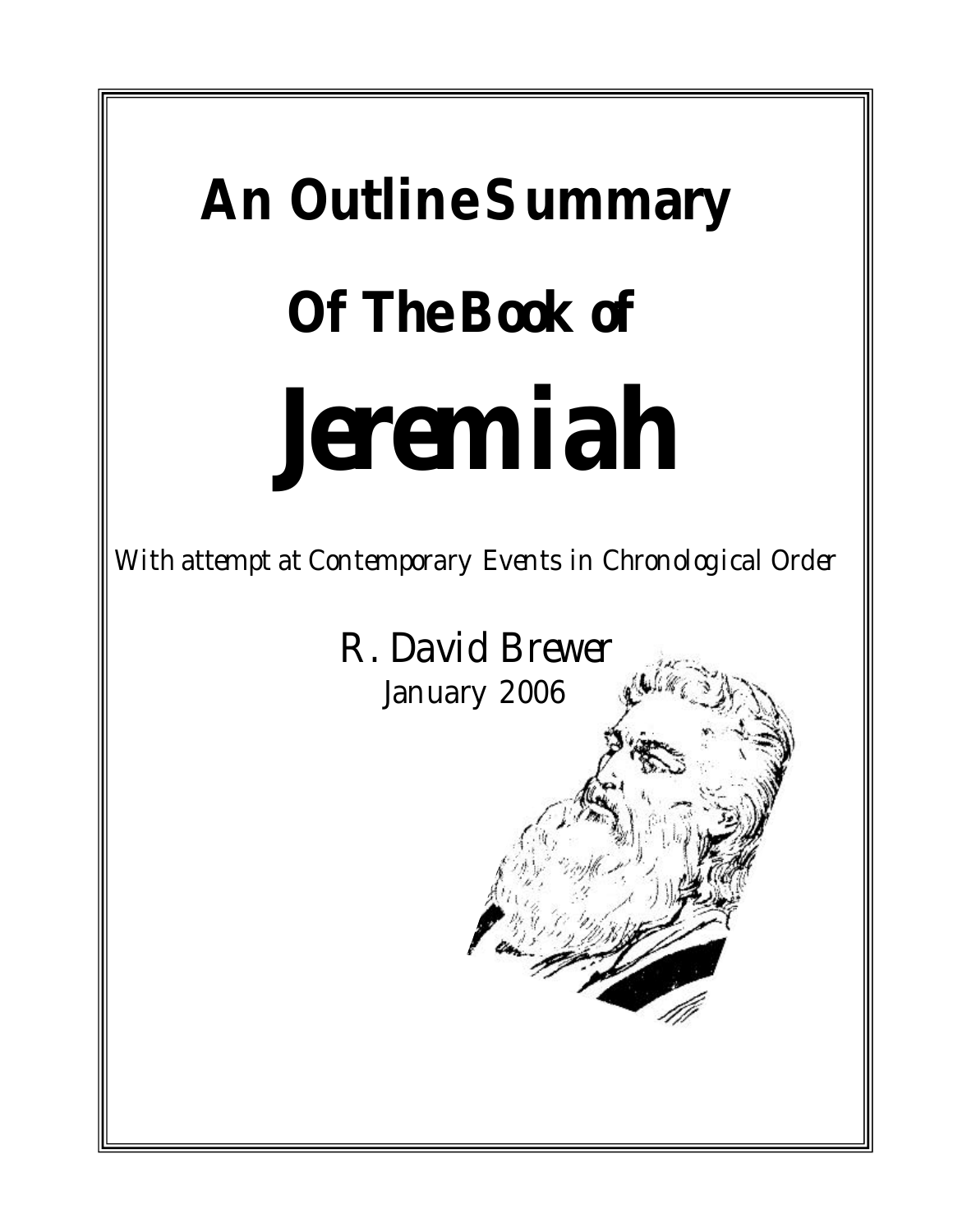|                 | Jeremiah: "The Weeping Prophet"     |                                      |                                                  |
|-----------------|-------------------------------------|--------------------------------------|--------------------------------------------------|
|                 |                                     |                                      |                                                  |
| <b>Jeremiah</b> | <b>Theme</b>                        | <b>Sub Themes</b>                    | <b>Contemporary Events &amp; Passages</b>        |
|                 |                                     |                                      | Josiah's reform - 2 Chronicles 34:3-7 (627 B.C.) |
|                 | <b>Weeping Prophet</b>              |                                      |                                                  |
| $1:1-3$         |                                     | Preface                              |                                                  |
| $1:4-5$         |                                     | Jeremiah's call                      |                                                  |
| $1:6-8$         |                                     | Jeremiah's reluctance                |                                                  |
| $1:9-12$        |                                     | Vision - almond branch               |                                                  |
| $1:13 - 16$     |                                     | Vision - boiling pot                 |                                                  |
| $1:17 - 19$     |                                     | <b>Strength for work</b>             |                                                  |
|                 | <b>Rebuke for unfaithful nation</b> |                                      |                                                  |
| $2:1-3$         |                                     | Remembering Israel as a loving bride |                                                  |
| $2:4-9$         |                                     | No cause for infidelity              |                                                  |
| $2:10-12$       |                                     | Idolaters more faithful              |                                                  |
| $2:13 - 19$     |                                     | Living water forsaken                |                                                  |
| $2:20-22$       |                                     | Vine became corrupted                |                                                  |
| $2:23-25$       |                                     | Lust for foreign gods                |                                                  |
| $2:26-29$       |                                     | <b>Idols powerless</b>               |                                                  |
| $2:30-32$       |                                     | God has not forgotten                |                                                  |
| $2:33-35$       |                                     | Israel denies sins "I am innocent"   |                                                  |
| 2:36,37         |                                     | Allies will disappoint               |                                                  |
| $3:1 - 5$       |                                     | <b>Israel's harlotry</b>             |                                                  |
| $3:6 - 11$      |                                     | Judah ignores warning                |                                                  |
| $3:12 - 22a$    |                                     | Israel invited to return             |                                                  |
| $3:22b-25$      |                                     | <b>Israel's confession</b>           |                                                  |
| 4:1,2           |                                     | Conditions for return                |                                                  |
| 4:3,4           |                                     | Judah called to repent               |                                                  |
| $4:5-9$         |                                     | <b>Impending fall of Babylon</b>     |                                                  |
| 4:10            |                                     | <b>Jeremiah questions God</b>        |                                                  |
| 4:11,12         |                                     | God's answer                         |                                                  |
| 4:13-17         |                                     | Adversary coming                     |                                                  |
| $4:18-21$       |                                     | God's agony                          |                                                  |
| 4:22            |                                     | <b>Israel's foolishness</b>          |                                                  |
| 4:23-29         |                                     | Disastrous consequences              |                                                  |
| 4:30,31         |                                     | Judah to be betrayed                 |                                                  |
| 5:1,2           |                                     | Dishonesty rules Jerusalem           |                                                  |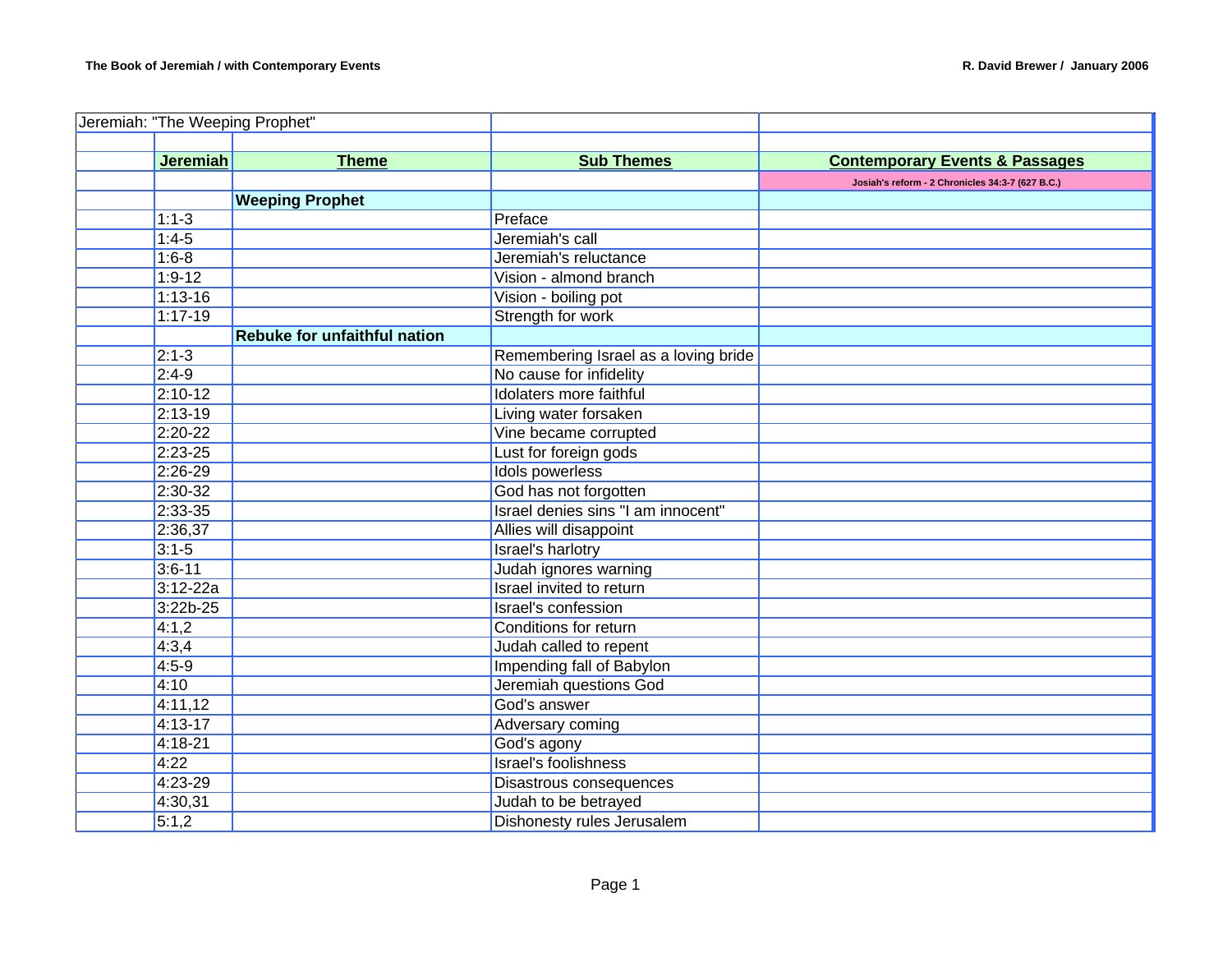| <b>Jeremiah</b> | <b>Theme</b> | <b>Sub Themes</b>                | <b>Contemporary Events &amp; Passages</b> |
|-----------------|--------------|----------------------------------|-------------------------------------------|
|                 |              |                                  |                                           |
| $5:3-6$         |              | Even leaders unfaithful          |                                           |
| $5:7-9$         |              | A lustful nation                 |                                           |
| 5:10,11         |              | <b>Punishment for infidelity</b> |                                           |
| 5:12,13         |              | False prophets lie               |                                           |
| $5:14-17$       |              | Adversary will devour            |                                           |
| 5:18,19         |              | <b>Meaning of punishement</b>    |                                           |
| $5:20 - 25$     |              | People should fear God           |                                           |
| $5:26-29$       |              | Injustice abounds                |                                           |
| 5:30,31         |              | People support leaders           |                                           |
| $6:1 - 8$       |              | Siege of Jerusalem               |                                           |
| $6:9-12$        |              | All in jeopardy                  |                                           |
| 6:13,14         |              | Leaders deceive                  |                                           |
| 6:15            |              | Sinners unashamed                |                                           |
| $6:16 - 21$     |              | Ancient paths ignored            |                                           |
| $6:22 - 26$     |              | Cruelty of adversary             |                                           |
| $6:27-30$       |              | Judah as impure metal            |                                           |
| $7:1 - 11$      |              | False religiosity condemned      |                                           |
| $7:12 - 15$     |              | Temple to be destroyed           |                                           |
| $7:16-20$       |              | <b>Idolaters harm themselves</b> |                                           |
| $7:21 - 26$     |              | Israel always stubborn           |                                           |
| $7:27-29$       |              | Jeremiah to be rejected          |                                           |
| $7:30-34$       |              | The valley of slaughter          |                                           |
| $8:1 - 3$       |              | Bones to be exposed              |                                           |
| $8:4 - 7$       |              | Israel refuses to return         |                                           |
| 8:8,9           |              | Scribes have mishandled law      |                                           |
| $8:10-12$       |              | Leaders again rebuked            |                                           |
| 8:13            |              | Deprivation coming               |                                           |
| $8:14-17$       |              | <b>Destruction for sins</b>      |                                           |
| $8:18-9:2$      |              | God's sorrow                     |                                           |
| $9:3-9$         |              | Nation of liars                  |                                           |
| 9:10,11         |              | Thoroughness of destruction      |                                           |
| $9:12 - 16$     |              | Reason for destruction           |                                           |
| $9:17 - 22$     |              | <b>Wailing for Zion</b>          |                                           |
| 9:23,24         |              | <b>Proper boasting</b>           |                                           |
| 9:25,26         |              | Circumcision no guarantee        |                                           |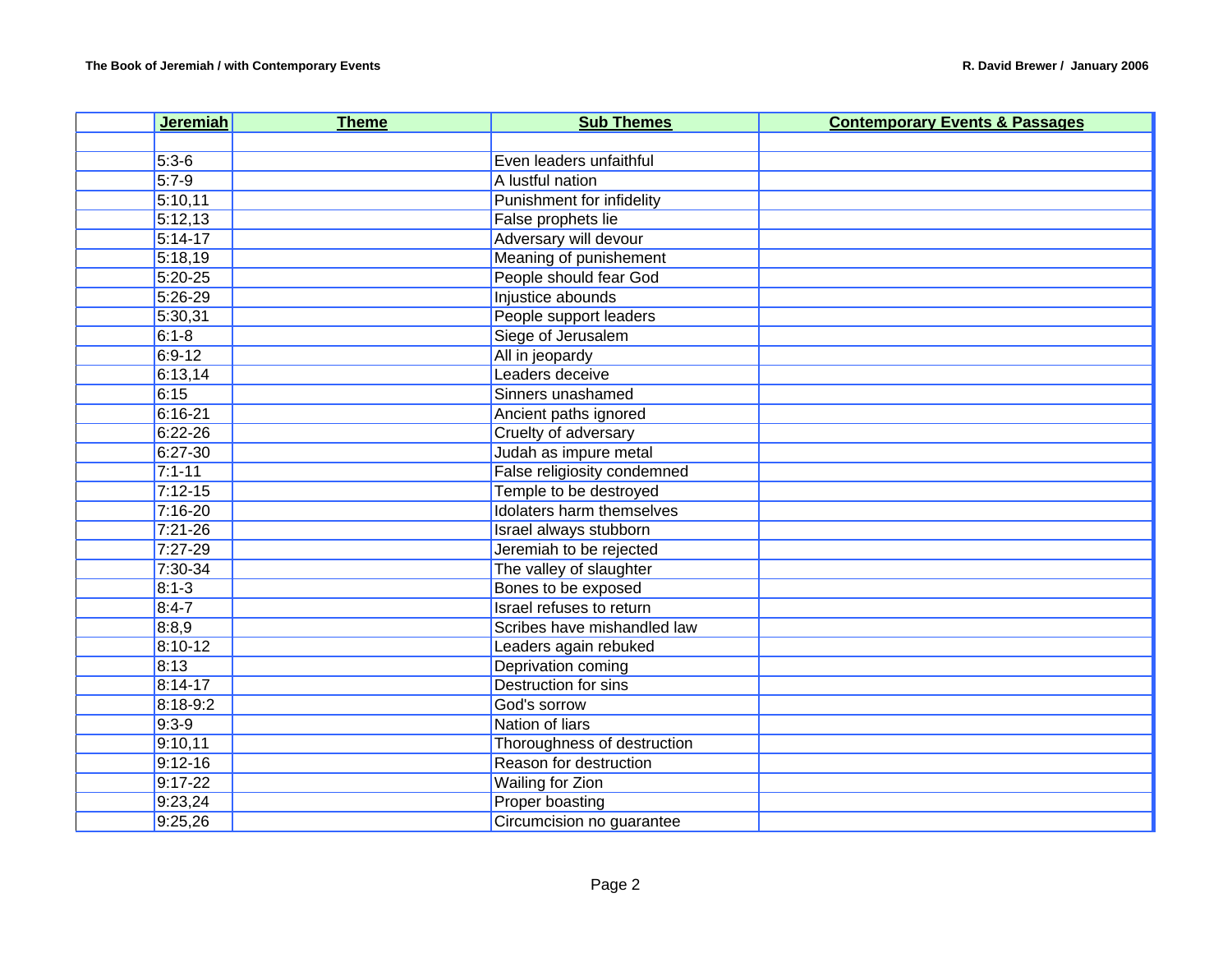| <b>Jeremiah</b> | <b>Theme</b> | <b>Sub Themes</b>               | <b>Contemporary Events &amp; Passages</b> |
|-----------------|--------------|---------------------------------|-------------------------------------------|
|                 |              |                                 |                                           |
| $10:1 - 5$      |              | Impotence of idols              |                                           |
| $10:6 - 10$     |              | <b>Idols compared with God</b>  |                                           |
| $10:11-13$      |              | Jehovah created universe        |                                           |
| 10:17-22        |              | Captivity is coming             |                                           |
| 10:23-25        |              | Prayer against nations          |                                           |
| $11:1-5$        |              | Covenant has been broken        |                                           |
| $11:6-8$        |              | Covenant's curses invoked       |                                           |
| $11:9-13$       |              | Idolatry broke covenant         |                                           |
| 11:14           |              | Too late to pray                |                                           |
| $11:15-17$      |              | Paganism provokes anger         |                                           |
| 11:18-23        |              | Plot against Jeremiah           |                                           |
| $12:1 - 4$      |              | Jeremiah angry at delay?        |                                           |
| $12:5 - 17$     |              | God answers Jeremiah            |                                           |
| $13:1 - 11$     |              | Linen belt sign                 |                                           |
| $13:12 - 14$    |              | Warning of wineskins            |                                           |
| 13:15-17        |              | Threat of captivity             |                                           |
| 13:18,19        |              | Jehojachin to be exiled         |                                           |
| 13:20,21        |              | Allies will be captors          |                                           |
| 13:22-27        |              | Sins are the cause              |                                           |
| $14:1-6$        |              | <b>Destruction like drought</b> |                                           |
| $14:7-9$        |              | How Judah will pay              |                                           |
| 14:10-12        |              | Prayers useless                 |                                           |
| 14:13           |              | Jeremiah's question             |                                           |
| 14:14-18        |              | God's response                  |                                           |
| 14:19-22        |              | Prayer of the just              |                                           |
| 15:1,2          |              | Sentence already passed         |                                           |
| 15:3,4          |              | Four executions                 |                                           |
| $15:5-9$        |              | <b>Compassion prevented</b>     |                                           |
| 15:10           |              | Jeremiah feels pressured        |                                           |
| 15:11           |              | God reassures                   |                                           |
| 15:12-14        |              | The disaster specified          |                                           |
| 15:15-18        |              | Jeremiah complains              |                                           |
| 15:19-21        |              | God chastises Jeremiah          |                                           |
| $16:1 - 4$      |              | Jeremiah NOT to marry           |                                           |
| $16:5 - 7$      |              | Jeremiah NOT to mourn           |                                           |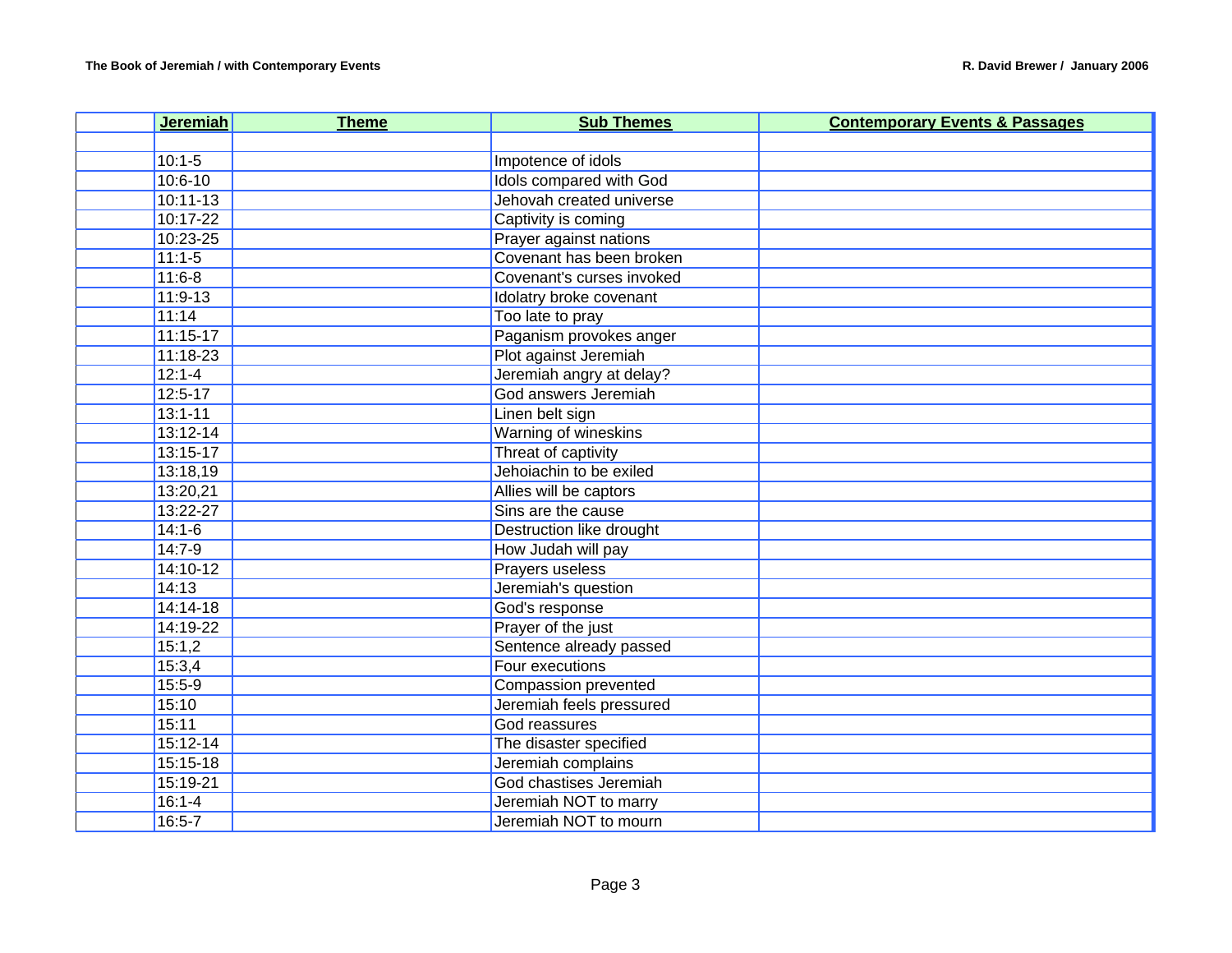| <b>Jeremiah</b> | <b>Theme</b>                          | <b>Sub Themes</b>           | <b>Contemporary Events &amp; Passages</b>                              |
|-----------------|---------------------------------------|-----------------------------|------------------------------------------------------------------------|
|                 |                                       |                             |                                                                        |
| 16:8,9          |                                       | Jeremiah NOT to feast       |                                                                        |
| 16:10-21        |                                       | Message to be preached      |                                                                        |
| $17:1 - 4$      |                                       | God's judgment conveyed     |                                                                        |
| $17:5-8$        |                                       | Trust in man is futile      |                                                                        |
| 17:9-11         |                                       | God knows the heart         |                                                                        |
| 17:12-18        |                                       | Plea for swift execution    |                                                                        |
| 17:19-27        |                                       | Keeping the Sabbath holy    |                                                                        |
| $18:1 - 4$      |                                       | Jeremiah visits the potter  |                                                                        |
| 18:5-12         |                                       | Lessons of the potter       |                                                                        |
| 18:13-17        |                                       | The potter's plans          |                                                                        |
| 18:18           |                                       | Conspiracy against Jeremiah |                                                                        |
| 18:19-23        |                                       | Jeremiah's anger            |                                                                        |
| $19:1-9$        |                                       | <b>Message for Topheth</b>  |                                                                        |
| 19:10-13        |                                       | Meaning of broken jar       |                                                                        |
| 19:14,15        |                                       | Jeremiah predicts disaster  |                                                                        |
| 20:1,2          |                                       | Beating and imprisonment    |                                                                        |
| 20:3-6          |                                       | Judgment against Pashhur    |                                                                        |
| 20:14-18        |                                       | Jeremiah's self pity        |                                                                        |
| 20:7-10         |                                       | Jeremiah feels betrayed     |                                                                        |
| 20:11-13        |                                       | Jeremiah praises God        |                                                                        |
|                 | <b>Effect of Jeremiah's Preaching</b> |                             | Temple is repaired - 2 Kgs 22:3-7; 2 Chr. 34:8-13 (621 BC - Jerusalem) |
|                 |                                       |                             | Book of the law found - 2 Kgs 22:8; 2 Chr. 34:14,15                    |
|                 |                                       |                             | Law read to Josiah - 2 Kgs 22:9,10; 2 Chr. 34:16-18                    |
|                 |                                       |                             | Josiah sees significance - 2 Kgs. 22:11-13; 2 Chr. 34:19-21            |
|                 |                                       |                             | Huldah the prophetess - 2 Kgs. 22:14-20; 2 Chr. 34:22-28               |
|                 |                                       |                             | Law read to the people - 2 Kgs. 23:1-2; 2 Chr. 34:29,30                |
|                 |                                       |                             | Covenant renewed 2 Kgs. 23:3; 2 Chr. 34:31,32                          |
|                 |                                       |                             | Josiah's sweeping reforms - 2 Kgs. 23:4-14; 24; 2 Chr. 34:33           |
|                 |                                       |                             | Reforms extend to Samaria (Bethel) - 2 Kgs. 23:15-20                   |
|                 |                                       |                             | Great Passover celebration - 2 Kgs. 23:21-23; 2 Chr. 35:1-19 (621 BC)  |
|                 |                                       |                             | Records of Josiah's reign - 2 Kgs. 23:28; 2 Chr. 35:26,27              |
|                 | Assyria Falls, Babylon Emerges        |                             |                                                                        |
|                 |                                       |                             | Josiah killed in battle - 2 Kgs. 23:29,30a; 2 Chr. 35:20-25 (609 BC)   |
|                 |                                       |                             | Jehoahaz (Shallum) King - 2 Kgs. 23:30b, 31; 2 Chr. 36:1,2 Jerusalem   |
|                 |                                       |                             | Character of Jehoahaz - 2 Kgs. 23:32                                   |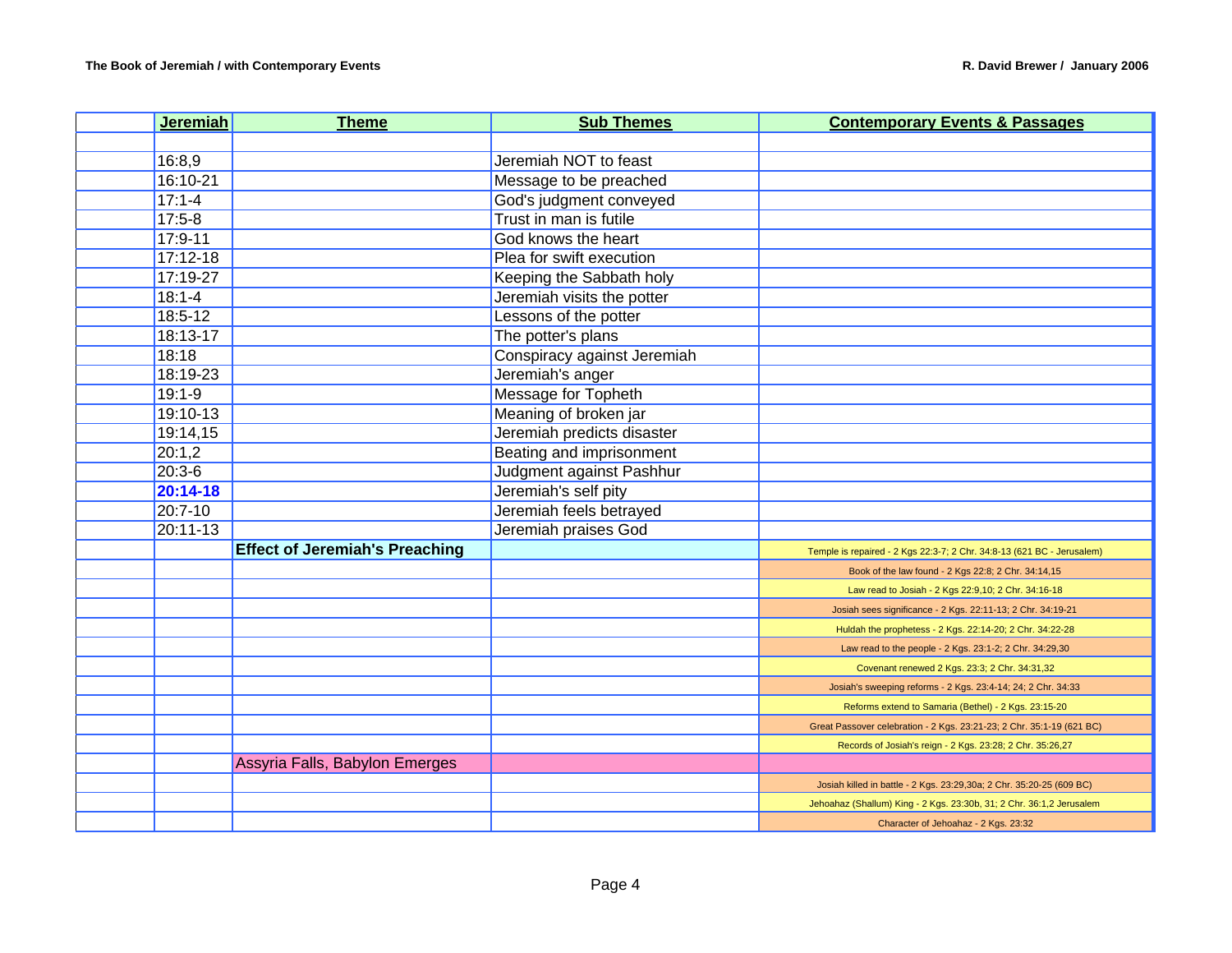| <b>Jeremiah</b> | <b>Theme</b>                           | <b>Sub Themes</b>           | <b>Contemporary Events &amp; Passages</b>                             |
|-----------------|----------------------------------------|-----------------------------|-----------------------------------------------------------------------|
|                 |                                        |                             |                                                                       |
|                 |                                        |                             | Neco takes Jehoahaz captive - 2 Kgs. 23:33; 2 Chr. 36:3 (608 BC)      |
|                 |                                        |                             | Jehoiakim made puppet king - 2 Kgs. 23:34,36; 2 Chr. 36:4,5a (608 BC) |
|                 |                                        |                             | Jehoiakim's character - 2 Kgs. 23:37; 2 Chr. 36:5b                    |
|                 |                                        |                             | Tribute to Neco - 2 Kgs. 23:35                                        |
| 22:10-17        |                                        | Prophecy about Jehoahaz     |                                                                       |
|                 | <b>Jeremiah Faces Charges</b>          |                             |                                                                       |
| $26:1-6$        |                                        | Prediction about Jerusalem  |                                                                       |
| 26:7-9          |                                        | Priests confront Jeremiah   |                                                                       |
| 26:10,11        |                                        | Charge before officials     |                                                                       |
| 26:12-15        |                                        | Jeremiah's defense          |                                                                       |
| 26:16-19        |                                        | Defense from others         |                                                                       |
| 26:24           |                                        | Jeremiah released           |                                                                       |
| 26:20-23        |                                        | Uriah the prophet is killed |                                                                       |
|                 | Jeremiah's Judgment Against Egypt      |                             |                                                                       |
| 46:1-11         |                                        | Defeat coming at Carchemish |                                                                       |
| 46:12-26        |                                        | Babylon will subdue Egypt   |                                                                       |
| 46:27,28        |                                        | Reassurance to Judah        |                                                                       |
| $47:1 - 7$      |                                        | Philistines' Jeopardy       |                                                                       |
|                 | <b>Habakkuk's Questioning Prophecy</b> |                             |                                                                       |
|                 |                                        |                             | Preface - Habakkuk 1:1                                                |
|                 |                                        |                             | Should evil prevail? - Habakkuk 1:2-4                                 |
|                 |                                        |                             | Babylon will punish - Habakkuk 1:5-11                                 |
|                 |                                        |                             | Wicked as executioners? - Habakkuk 1:12 - 2:1                         |
|                 |                                        |                             | Wicked always punished - Habakkuk 2:2-17                              |
|                 |                                        |                             | God is in control - Habakkuk 2:18-20                                  |
|                 |                                        |                             | Habakkuk's prayer 3:1-19                                              |
|                 | <b>First Deportation from Judah</b>    |                             |                                                                       |
|                 |                                        |                             | Judah Babylonia's captive - 2 Kgs. 24:1a (605 BC)                     |
|                 |                                        |                             | Jehoiakim bound - 2 Chr. 36:6 (Babylon)                               |
|                 |                                        |                             | First captives taken -- 2 Chr. 36:7                                   |
|                 |                                        |                             | Egypt cannot help - 2 Kgs. 24:7                                       |
|                 | Jeremiah Tells Length of Captivity     |                             |                                                                       |
| $25:1 - 7$      |                                        | Reminder of rejection       |                                                                       |
| $25:8 - 11$     |                                        | Captivity to be 70 years    |                                                                       |
| $25:12 - 14$    |                                        | Babylon will fall           |                                                                       |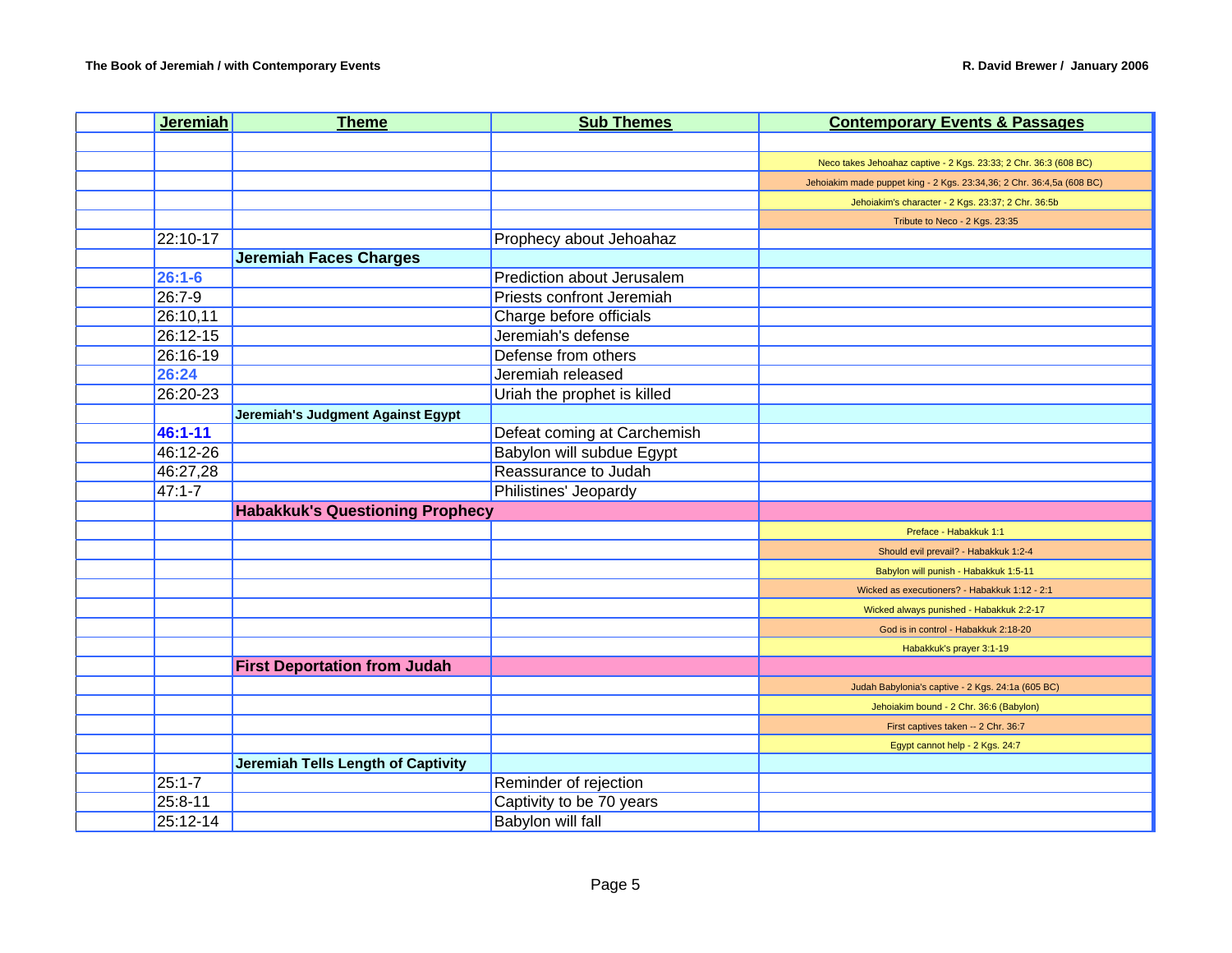| <b>Jeremiah</b> | <b>Theme</b>                       | <b>Sub Themes</b>              | <b>Contemporary Events &amp; Passages</b>                  |
|-----------------|------------------------------------|--------------------------------|------------------------------------------------------------|
|                 |                                    |                                |                                                            |
| 25:15-26        |                                    | Cup of God's wrath             |                                                            |
| 25:27-32        |                                    | Judgment against nations       |                                                            |
| 25:33-38        |                                    | Severity of the judgment       |                                                            |
| $35:1 - 5$      |                                    | Wine set before Recabites      |                                                            |
| 35:6-12         |                                    | Recabites tell of observance   |                                                            |
| 35:13-17        |                                    | Message for Judah              |                                                            |
| 35:18,19        |                                    | <b>Recabites blessed</b>       |                                                            |
|                 | Jehoiakim Burns Jeremiah's Scroll  |                                |                                                            |
| $36:1 - 3$      |                                    | Scroll to be written           |                                                            |
| 36:4            |                                    | Dictated to Baruch             |                                                            |
| $45:1 - 5$      |                                    | Baruch given perspective       |                                                            |
| $36:5 - 7$      |                                    | Baruch to read scroll          |                                                            |
| 36:8-10         |                                    | Baruch reads scroll (603 BC ?) |                                                            |
| 36:11-15        |                                    | Officials hear of scroll       |                                                            |
| 36:16-19        |                                    | <b>Officials warn Baruch</b>   |                                                            |
| 36:20-26        |                                    | Jehoiakim burns scroll         |                                                            |
| 36:27,28        |                                    | Scroll to be rewritten         |                                                            |
| 36:29-31        |                                    | Judgment against Jehoiakim     |                                                            |
| 36:32           |                                    | Scroll is rewritten (603 BC)   |                                                            |
|                 | <b>Daniel the Faithful Captive</b> |                                |                                                            |
|                 |                                    |                                | Captives for King's service - Dan 1:3-5 (604 BC ? Babylon) |
|                 |                                    |                                | Names changed -- Dan. 1:6,7                                |
|                 |                                    |                                | Royal food refused - Dan. 1:8-16                           |
|                 |                                    |                                | Special abilities - Dan. 1:17                              |
|                 |                                    |                                | Favor of Nebuchadnezzar -Dan. 1:18-20 (601 BC)             |
|                 | <b>Nebuchadnezzar's Dream</b>      |                                |                                                            |
|                 |                                    |                                | Nebuchadnezzar has dream - Dan. 2:1-3 (601 BC)             |
|                 |                                    |                                | Wise men cannot reveal dream - Dan. 2:4-11                 |
|                 |                                    |                                | Wise men threatened - Dan. 2:12-16                         |
|                 |                                    |                                | Daniel prays about dream - Dan. 2:17-23                    |
|                 |                                    |                                | God will interpret - Dan. 2:24-30                          |
|                 |                                    |                                | The dream revealed - Dan. 2:31-35                          |
|                 |                                    |                                | The dream interpreted - Dan. 2:36-45                       |
|                 |                                    |                                | Honors paid to Daniel - Dan. 2:46-49                       |
|                 |                                    |                                |                                                            |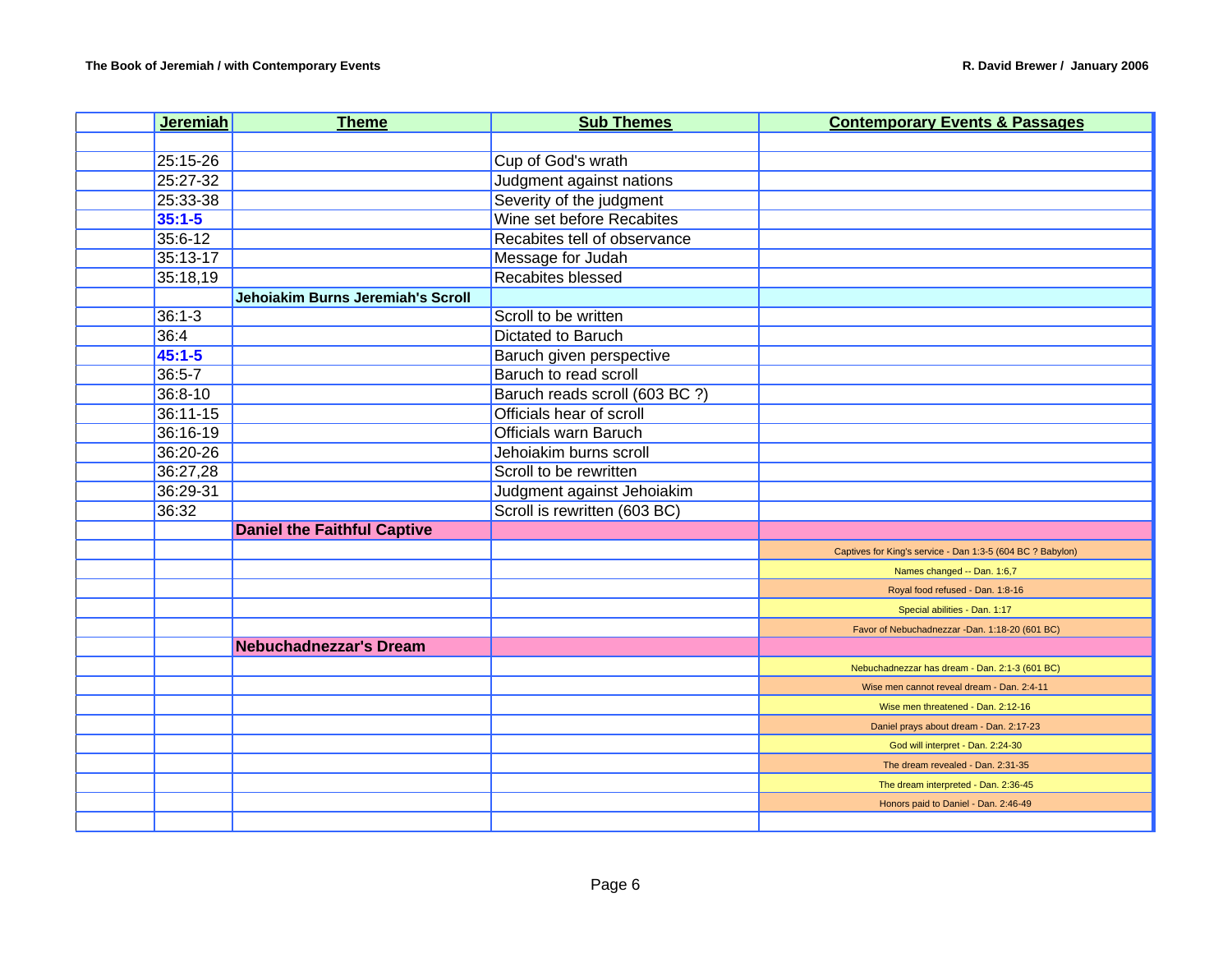| <b>Jeremiah</b> | <b>Theme</b>                         | <b>Sub Themes</b>                      | <b>Contemporary Events &amp; Passages</b>                                   |
|-----------------|--------------------------------------|----------------------------------------|-----------------------------------------------------------------------------|
|                 |                                      |                                        |                                                                             |
|                 | <b>Jehoiakim's Last Years</b>        |                                        |                                                                             |
|                 |                                      |                                        | Jehoiakim attempts rebellion - 2 Kgs. 24:1b (602 BC)                        |
|                 |                                      |                                        | Judah's neighbors harass - 2 Kgs. 24:2-4 (601-597 BC)                       |
|                 | Jehoiakim's last years (Jeremiah)    |                                        |                                                                             |
| 48:1-47         |                                      | Judgment against Moab                  |                                                                             |
| $49:1 - 6$      |                                      | Judgment against Ammon                 |                                                                             |
| 49:7-22         |                                      | Judgment against Edom                  |                                                                             |
| 49:23-27        |                                      | <b>Judgment against Damascus</b>       |                                                                             |
| 49:28-33        |                                      | Judgment against Kedar & Hazor         |                                                                             |
| 22:18-22        |                                      | Jehoiakim's death seen                 |                                                                             |
|                 | <b>Jehoiakim's Death</b>             |                                        |                                                                             |
|                 |                                      |                                        | Jehoiakim's death - 2 Kgs. 24:5,6a; 2 Chr. 36:8a (597 BC)                   |
|                 | <b>The Great Deportation</b>         |                                        |                                                                             |
|                 |                                      |                                        | Jehoiachin child king - 2 Kgs. 24:6b, 8; 2 Chr. 36:8b, 9a (597 BC Jer.)     |
|                 |                                      |                                        | Jehoiachin's character - 2 Kgs. 24:9; 2 Chr. 36:9b                          |
|                 | <b>Jeremiah's Prophecy</b>           |                                        |                                                                             |
| 22:24-30        |                                      | Jeremiah's prophecy                    |                                                                             |
|                 |                                      |                                        | Jehoiachin taken captive - 2 Kgs. 24:10-12; 2 Chr. 36:10; Dan. 1:1 (597 BC) |
|                 |                                      |                                        | The great deportation - 2 Kgs. 24:13-16; Dan. 1:2 (597 BC)                  |
|                 | <b>The Reign of Zedekiah</b>         |                                        |                                                                             |
| 37:1; 52:1      |                                      | Zedekiah puppet king                   | Zedekiah a puppet king - 2 Kgs. 24:17,18; 2 Chr. 36:10-11                   |
| 37:2; 52:2-3    |                                      | Zedekiah's character                   | Zedekiah's character - 1 Kgs. 24:19,20a; 2 Chr. 36:12-16                    |
|                 | Jeremiah's Prophecies Under Zedekiah |                                        |                                                                             |
| $24:1 - 10$     |                                      | Vision of the figs                     |                                                                             |
| 29:1-23         |                                      | Letter to Exiles                       |                                                                             |
| 29:24-32        |                                      | Message for Shemaiah                   |                                                                             |
| $27:1 - 3$      |                                      | Jeremiah to wear yoke                  |                                                                             |
| 27:4-11         |                                      | Meaning to the nations                 |                                                                             |
| 27:12-15        |                                      | Meaning to Judah                       |                                                                             |
| 27:16-22        |                                      | Fate of temple articles                |                                                                             |
| $28:1 - 4$      |                                      | Hananiah contradicts Jeremiah (593 BC) |                                                                             |
| 28:5-9          |                                      | Jeremiah's response                    |                                                                             |
| 28:10,11        |                                      | Hananiah breaks yoke                   |                                                                             |
| 28:12-17        |                                      | Hananiah's punishment                  |                                                                             |
|                 |                                      |                                        |                                                                             |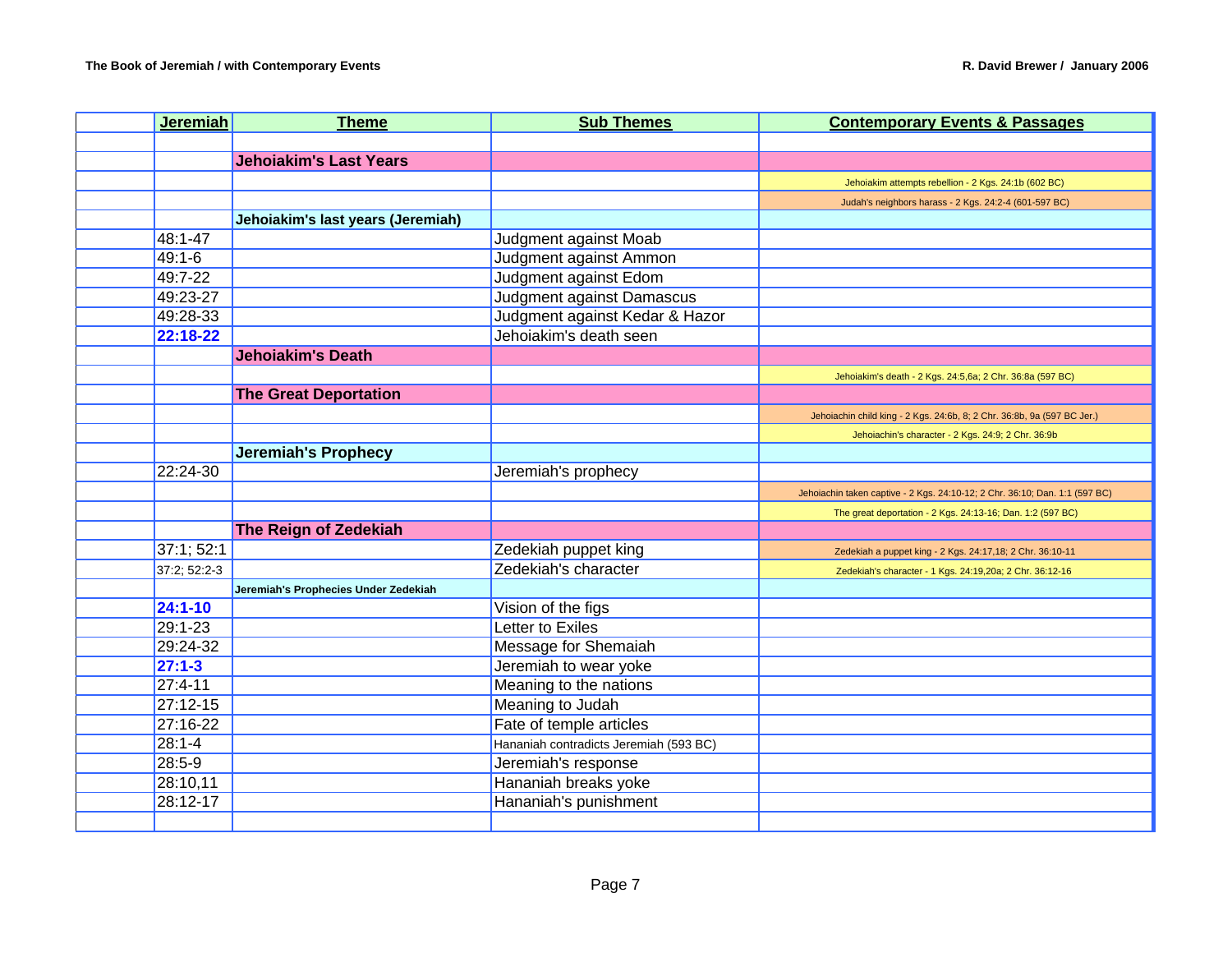| <b>Jeremiah</b> | <b>Theme</b>                     | <b>Sub Themes</b>                 | <b>Contemporary Events &amp; Passages</b>               |
|-----------------|----------------------------------|-----------------------------------|---------------------------------------------------------|
|                 |                                  |                                   |                                                         |
| $23:9 - 24$     |                                  | Attack against prophets           |                                                         |
| 23:25-32        |                                  | Dreams are delusions              |                                                         |
| 23:33-40        |                                  | <b>False oracles</b>              |                                                         |
| 51:59           |                                  | Message given to Seraiah (593 BC) |                                                         |
| $50:1-3$        |                                  | Judgment against Babylon          |                                                         |
| $50:4-10$       |                                  | Judah's exile will end            |                                                         |
| 50:11-13        |                                  | Babylon will be disgraced         |                                                         |
| 50:14-16        |                                  | Babylon's enemies encouraged      |                                                         |
| 50:17,18        |                                  | Nebchadnezzar to be punished      |                                                         |
| 50:19,20        |                                  | <b>Israel and Judah forgiven</b>  |                                                         |
| 50:21-30        |                                  | Enemies called to war             |                                                         |
| 50:31,32        |                                  | Arrogance causes defeat           |                                                         |
| 50:33,34        |                                  | Israel's redeemer is strong       |                                                         |
| 50:35-40        |                                  | Babylon's coming desolation       |                                                         |
| 50:41-46        |                                  | Enemies from the north            |                                                         |
| $51:1-5$        |                                  | Israel not forsaken               |                                                         |
| $51:6-10$       |                                  | Joy of captives' release          |                                                         |
| 51:11-14        |                                  | Medes will subdue Babylon         |                                                         |
| 51:15,16        |                                  | God's creative power              |                                                         |
| 51:17-19        |                                  | Idols are powerless               |                                                         |
| 51:20-23        |                                  | <b>Israel God's instrument</b>    |                                                         |
| 51:24-26        |                                  | Completeness of destruction       |                                                         |
| 51:27-33        |                                  | <b>Strength of the Medes</b>      |                                                         |
| 51:34,35        |                                  | Vengeance on Nebuchadnezzar       |                                                         |
| 51:36-44        |                                  | Babylon's great fall              |                                                         |
| 51:45-50        |                                  | Prepare for return                |                                                         |
| 51:51-58        |                                  | God's retribution                 |                                                         |
| 51:60-64a       |                                  | Seraiah's instructions            |                                                         |
| 49:34-39        |                                  | Judgment against Elam             |                                                         |
| $34:8 - 11$     |                                  | Hebrew slaves retaken             |                                                         |
| 34:12-16        |                                  | Law violated                      |                                                         |
| 34:17-20        |                                  | Fate of covenant-breakers         |                                                         |
| 34:21,22        |                                  | Punishment for Judah              |                                                         |
|                 | <b>Ezekiel, Prophet of Exile</b> |                                   |                                                         |
|                 |                                  |                                   | God's hand on Ezekiel - Ezk. 1:1-3 River Kebar (592 BC) |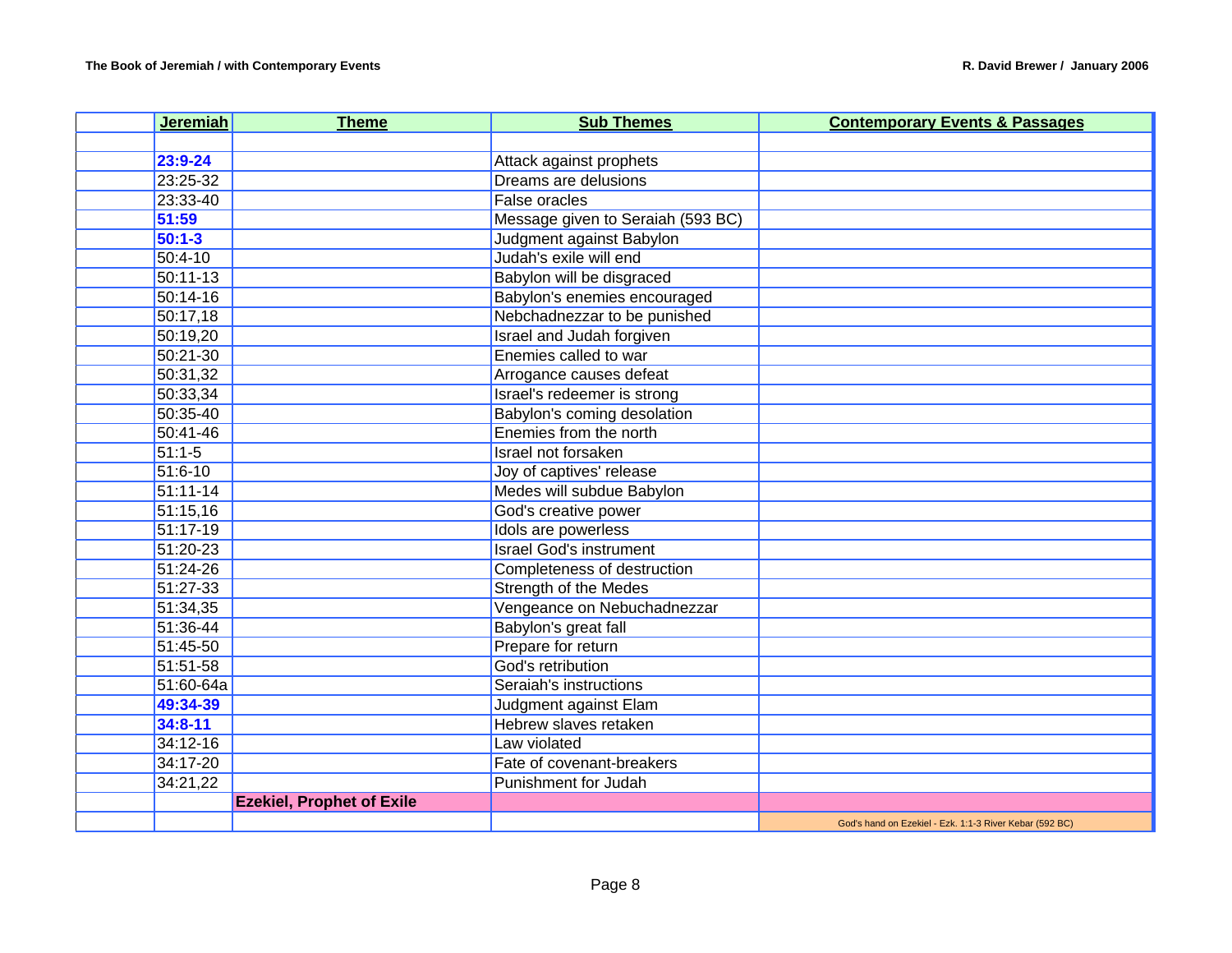| <b>Jeremiah</b> | <b>Theme</b>                            | <b>Sub Themes</b> | <b>Contemporary Events &amp; Passages</b>                 |
|-----------------|-----------------------------------------|-------------------|-----------------------------------------------------------|
|                 |                                         |                   |                                                           |
|                 |                                         |                   | Vision of four creatures - Ezk. 1:4-24                    |
|                 |                                         |                   | Appearance of God - Ezk. 1:25-28                          |
|                 |                                         |                   | God calls Ezekiel - Ezk. 2:1,2                            |
|                 |                                         |                   | Ezekiel's mission told - Ezk. 2:3-8                       |
|                 |                                         |                   | Ezekiel eats scroll - Ezk. 2:9-3:3                        |
|                 |                                         |                   | Difficulty of service - Ezk. 3:4-11                       |
|                 |                                         |                   | Vision ends - Ezk. 3:12,13                                |
|                 |                                         |                   | Ezekiel stunned - 3:14,15 (Tel Abib)                      |
|                 |                                         |                   | Accountability of service - Ezk. 3:16-21                  |
|                 |                                         |                   | Taken to plain - Ezk. 3:22,23                             |
|                 |                                         |                   | Sign of confinement - Ezk. 3:24-27                        |
|                 |                                         |                   | Sign of siege - Ezk. 4:1-3                                |
|                 |                                         |                   | Sign of discomfort - Ezk 4:4-8                            |
|                 |                                         |                   | Sign of defiled blood - Ezk. 4:4-8                        |
|                 |                                         |                   | Sign of Ezekiel's hair - Ezk. 5:1-17                      |
|                 |                                         |                   | Prophecy against mountains - Ezk. 6:1-14                  |
|                 |                                         |                   | The end has come - Ezk. 7:1-27                            |
|                 | <b>Ezekiel's Denunciations of Judah</b> |                   |                                                           |
|                 |                                         |                   | Ezekiel Taken to Jerusalem - Ezk. 8:1-4 (Tel Abib 591 BC) |
|                 |                                         |                   | Idolatry in temple - Ezk. 8:5-18                          |
|                 |                                         |                   | Death of Idolaters - Ezk. 9:1-11                          |
|                 |                                         |                   | Glory leaves temple - Ezk. 10:1-22                        |
|                 |                                         |                   | Corrupt leaders are judged - Ezk. 11:1-13                 |
|                 |                                         |                   | Promise of restoration - Ezk. 11:14-21                    |
|                 |                                         |                   | Ezekiel returned to Tel Abib - Ezk. 11:22-25              |
|                 |                                         |                   | The exile enactment - Ezk. 12:1-16                        |
|                 |                                         |                   | The anxiety enactment - Ezk. 12:17-20                     |
|                 |                                         |                   | Certainty of prophecies - Ezk. 12:21-25                   |
|                 |                                         |                   | Immediacy of fulfillment - Ezk. 12:26-28                  |
|                 |                                         |                   | Deceit of false prophets - Ezk. 13:1-16                   |
|                 |                                         |                   | Sin of prophetesses - Ezk. 13:17-23                       |
|                 |                                         |                   | Prophecy not for idolaters - Ezk. 14:1-11                 |
|                 |                                         |                   | Judgment inescapable - Ezk. 14:12-23                      |
|                 |                                         |                   | Useless vine - Ezk. 15:1-8                                |
|                 |                                         |                   | The unfaithful wife - Ezk. 16:1-63                        |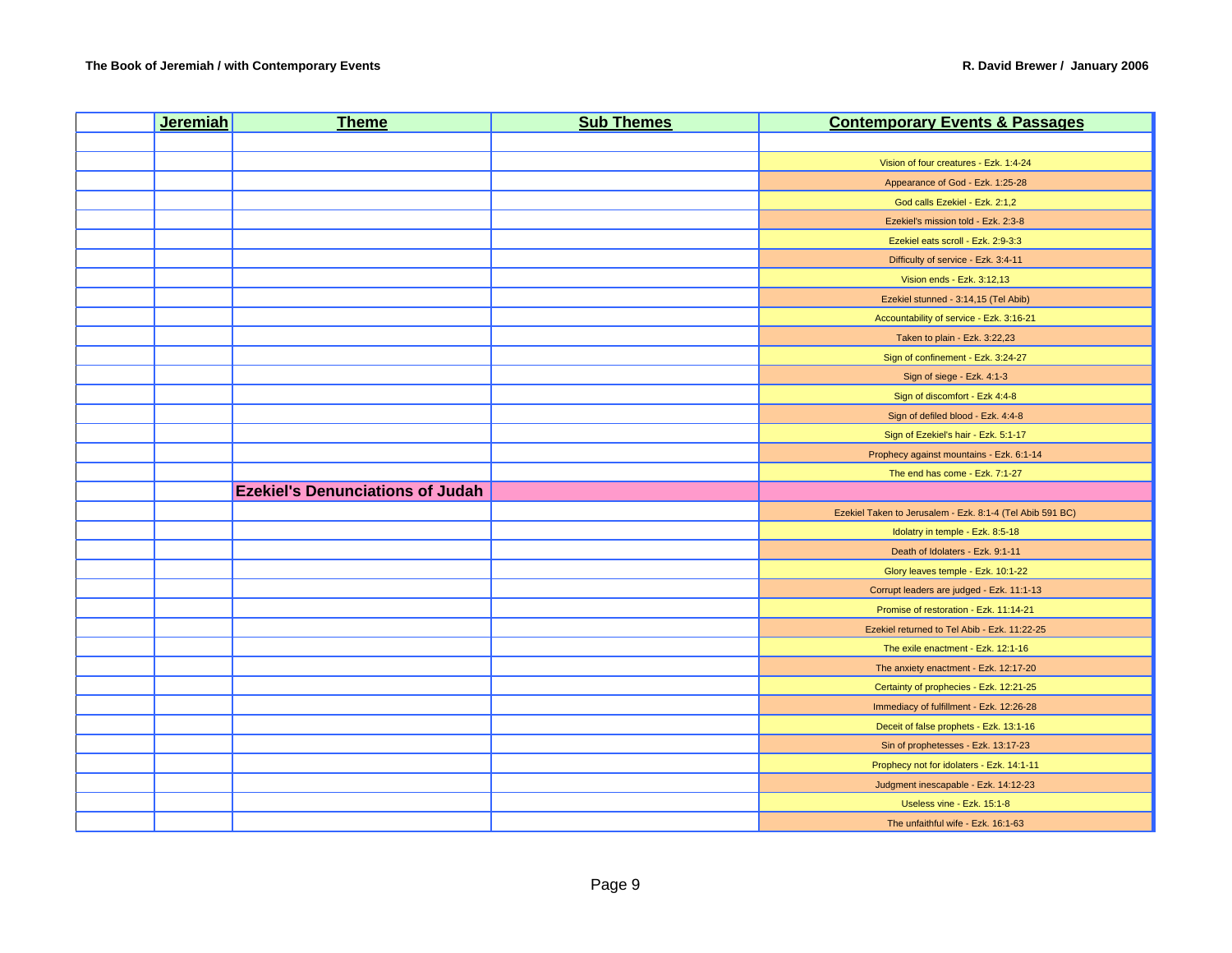| <b>Jeremiah</b> | <b>Theme</b>                              | <b>Sub Themes</b>               | <b>Contemporary Events &amp; Passages</b>                        |
|-----------------|-------------------------------------------|---------------------------------|------------------------------------------------------------------|
|                 |                                           |                                 |                                                                  |
|                 |                                           |                                 | Two eagles and a vine - Ezk. 17:1-24                             |
|                 |                                           |                                 | Personal accountability - Ezk. 18:1-20                           |
|                 |                                           |                                 | Repentance and rejection - Ezk. 18:21-32                         |
|                 |                                           |                                 | Lament for the kings - Ezk. 19:1-14                              |
|                 |                                           |                                 | History of rebelliousness - Ezk. 20:1-29 (590 BC)                |
|                 |                                           |                                 | Present rebelliousness - Ezk. 20:30-38                           |
|                 |                                           |                                 | Time of rebellion - Ezk. 20:39-44                                |
|                 |                                           |                                 | View to the homeland - Ezk. 20:45-49                             |
|                 |                                           |                                 | Sword of judgment - Ezk. 21:1-17                                 |
|                 |                                           |                                 | Babylonia is sword - Ezk. 21:18-24                               |
|                 |                                           |                                 | Warning to Zedekiah - Ezk. 21:25-27                              |
|                 |                                           |                                 | Ammonites share fate - Ezk. 21:28-32                             |
|                 |                                           |                                 | Enumeration of sins - Ezk. 22:1-31                               |
|                 |                                           |                                 | Two promiscuous sisters - Ezk. 23:1-49                           |
|                 | <b>Siege of Jerusalem</b>                 |                                 |                                                                  |
| 52:3            |                                           | Rebellion against Babylon       | Rebellion against Babylon - 2 Kgs. 24:20; 2 Chr. 36:13 (590-589) |
| 39:1 & 52:4     |                                           | Siege of Jerusalem              | Siege of Jerusalem - 2 Kgs. 25:1 (588 BC)                        |
|                 | <b>Siege Announced to Ezekiel</b>         |                                 |                                                                  |
|                 |                                           |                                 | The siege announced - Ezk. 24:1,2 (588 BC)                       |
|                 |                                           |                                 | Parable of cooking pot - Ezk. 24:3-14                            |
|                 |                                           |                                 | Death of wife - Ezk. 24:15-24                                    |
|                 |                                           |                                 | Sign of Jerusalem's fall - Ezk. 24:25-27                         |
|                 | <b>Jeremiah's Prophecies During Siege</b> |                                 |                                                                  |
| $21:1-2$        |                                           | Zedekiah inquires of fate       |                                                                  |
| $21:3 - 7$      |                                           | Famine, plague, and sword       |                                                                  |
| $21:8 - 10$     |                                           | Choice of surrender             |                                                                  |
| 21:11-14        |                                           | Righteousness paramount         |                                                                  |
| 22:1-9          |                                           | Judgment against evil kings     |                                                                  |
| $34:1 - 3$      |                                           | Zedekiah to be captive          |                                                                  |
| 34:4,5          |                                           | Not to be killed                |                                                                  |
| 34:6,7          |                                           | Jeremiah informs Zedekiah       |                                                                  |
| $32:1 - 5$      |                                           | Jeremiah's confinement (587 BC) |                                                                  |
| 32:6-12         |                                           | Jeremiah relates purchase       |                                                                  |
| 32:13-15        |                                           | Life will go on                 |                                                                  |
| 32:16-25        |                                           | Jeremiah praises God            |                                                                  |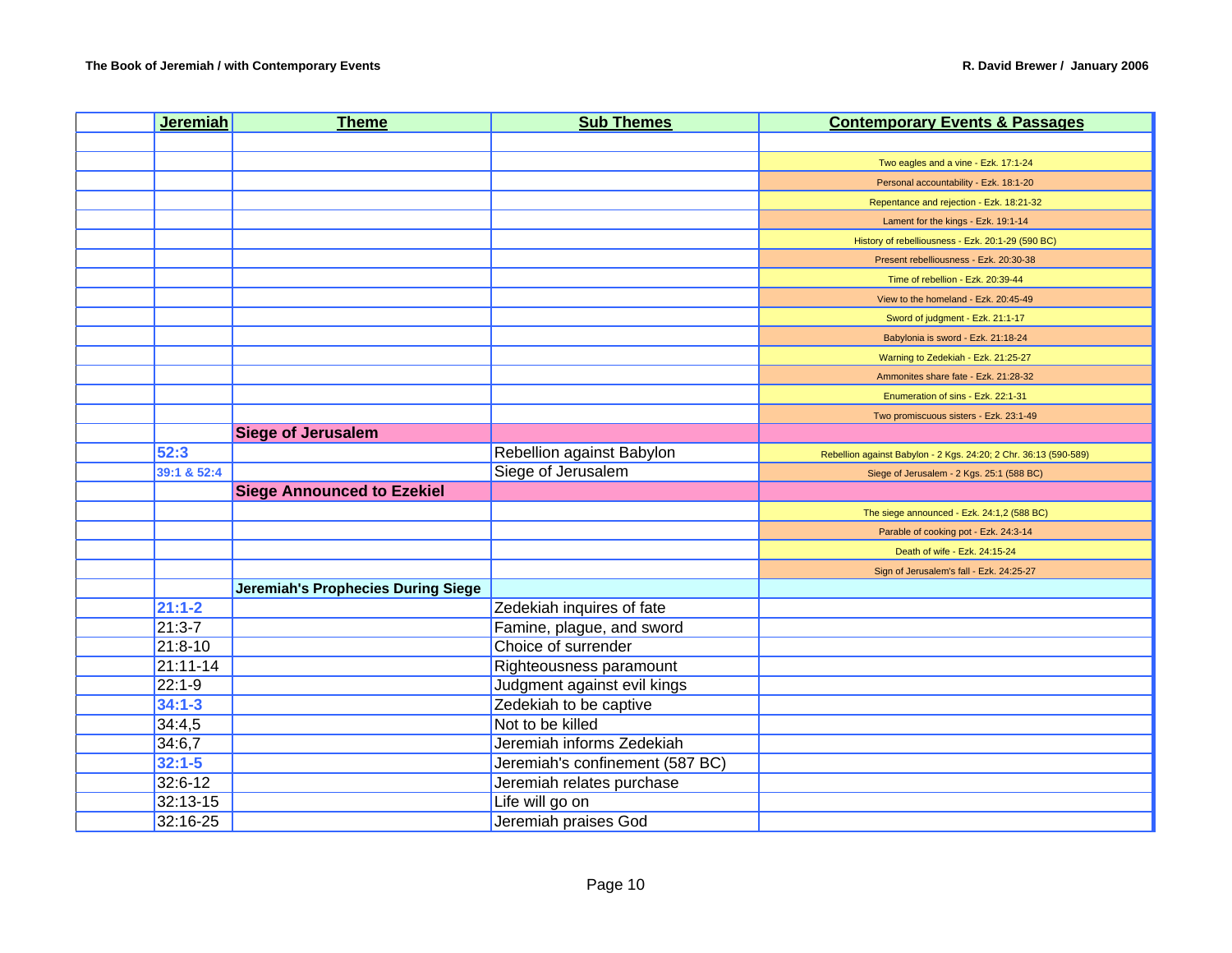| 32:26-35        |                                          | Charge against Jerusalem           |                                                    |
|-----------------|------------------------------------------|------------------------------------|----------------------------------------------------|
| 32:36-41        |                                          | Promise of restoration             |                                                    |
| <b>Jeremiah</b> | <b>Theme</b>                             | <b>Sub Themes</b>                  | <b>Contemporary Events &amp; Passages</b>          |
|                 |                                          |                                    |                                                    |
| 32:42-44        |                                          | <b>Business will revive</b>        |                                                    |
| $33:1 - 5$      |                                          | Second warning                     |                                                    |
| 33:6-9          |                                          | Second promise                     |                                                    |
| 33:10,11        |                                          | Joy will return                    |                                                    |
| 33:12,13        |                                          | Prosperity will return             |                                                    |
| $30:1 - 3$      |                                          | <b>Restoration promises</b>        |                                                    |
| $30:4 - 11$     |                                          | Exile will end                     |                                                    |
| $30:12-15$      |                                          | Sins brought exile                 |                                                    |
| 30:16,17        |                                          | <b>Healing coming</b>              |                                                    |
| 30:18-24        |                                          | All will be as normal              |                                                    |
| $31:1 - 14$     |                                          | Joy of restoration                 |                                                    |
| 31:15-25        |                                          | Encouragement                      |                                                    |
| 31:26           |                                          | Awakening                          |                                                    |
|                 | Jeremiah sees spiritual restoration      |                                    |                                                    |
|                 | under the Messiah                        |                                    |                                                    |
| $23:1 - 4$      | first discourse                          | Regathering of remnant             |                                                    |
| 23:5,6          |                                          | <b>Righteous branch of David</b>   |                                                    |
| 23:7,8          |                                          | <b>Restoration will be witness</b> |                                                    |
| 33:14-16        | second discourse                         | <b>Righteous branch of David</b>   |                                                    |
| 33:17,18        |                                          | Spiritual leadership               |                                                    |
| 33:19-22        |                                          | Certainty of the promise           |                                                    |
| 33:23-26        |                                          | Israel in the new kingdom          |                                                    |
| 31:27,28        | third discourse                          | Time of rebuilding                 |                                                    |
| 31:29,30        |                                          | <b>Personal accountability</b>     |                                                    |
| 31:31-34        |                                          | A new covenant                     |                                                    |
| 31:35-37        |                                          | Israel always special              |                                                    |
| 31:38-40        |                                          | A lasting Jerusalem                |                                                    |
|                 | <b>Ezekiel's Prophecies During Siege</b> |                                    |                                                    |
|                 |                                          |                                    | Judgment against Ammon - Ezk. 25:1-7 (Ca. 588 BC?) |
|                 |                                          |                                    | Judgment against Moab - Ezk. 25:8-11               |
|                 |                                          |                                    | Judgment against Edom - Ezk. 25:12-14              |
|                 |                                          |                                    | Judgment against Philistia - Ezk. 25:15-17         |
|                 |                                          |                                    | Judgment against Egypt - Ezk. 29:1-16              |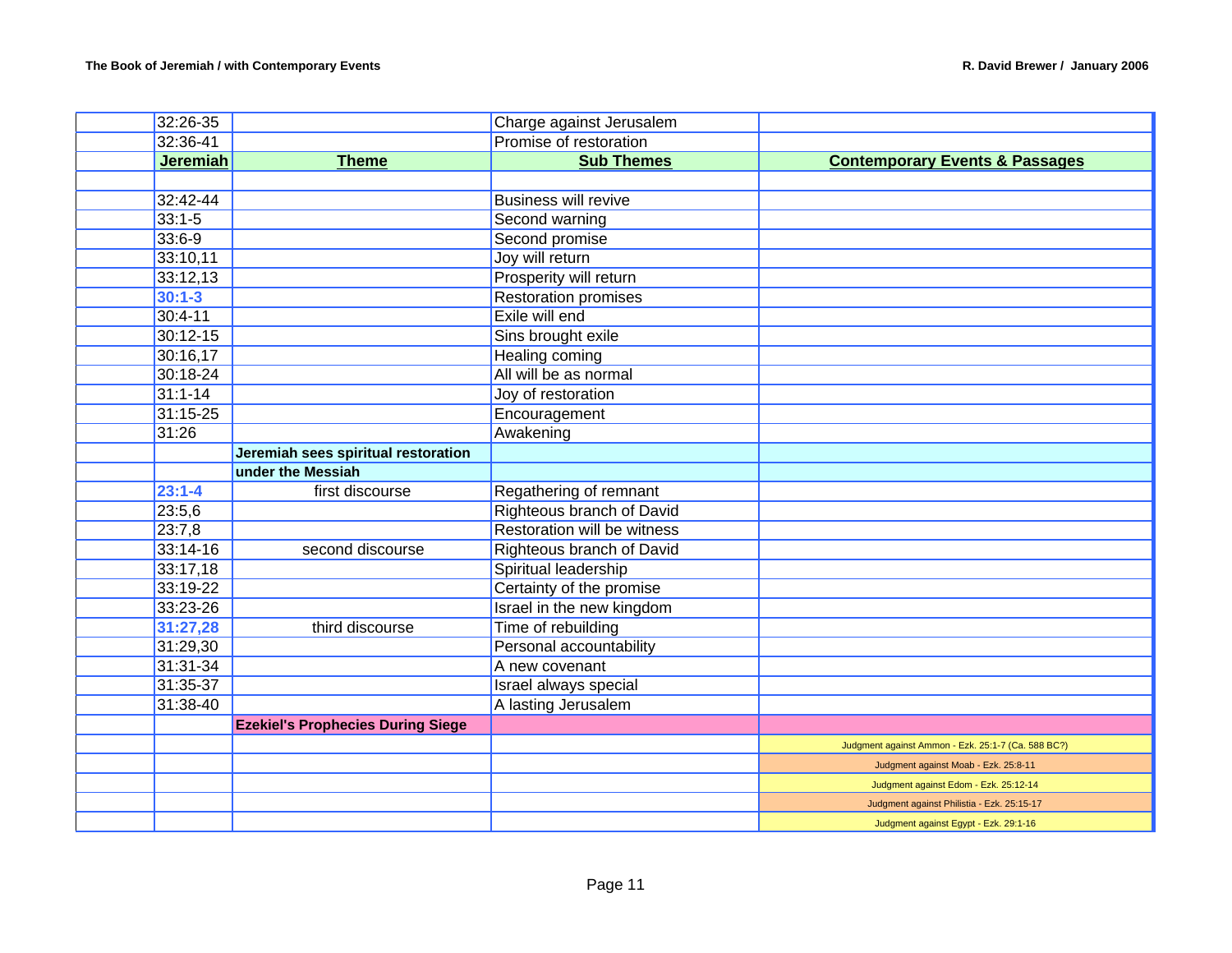| <b>Jeremiah</b> | <b>Theme</b>                  | <b>Sub Themes</b>          | <b>Contemporary Events &amp; Passages</b>             |
|-----------------|-------------------------------|----------------------------|-------------------------------------------------------|
|                 |                               |                            |                                                       |
|                 |                               |                            | Lament for Egypt - Ezk. 30:1-19                       |
|                 |                               |                            | Judgment against Pharaoh - Ezk. 30:20-26              |
|                 |                               |                            |                                                       |
|                 |                               |                            |                                                       |
|                 |                               |                            | Egypt compared to Assyria - Ezk. 31:1-18              |
|                 |                               |                            | Judgment against Tyre - Ezk. 26:1-21 (586 BC)         |
|                 |                               |                            | Lament for Tyre - Ezk. 27:1-36                        |
|                 |                               |                            | Judgment against Tyre's king - Ezk. 28:1-10           |
|                 |                               |                            | King's Satan like rule - Ezk. 28:11-19                |
|                 |                               |                            | Judgment against Sidon - Ezk. 28:20-26                |
|                 | <b>Jeremiah Escapes Death</b> |                            |                                                       |
| 37:3-5          |                               | Future fate sought         |                                                       |
| 37:6-10         |                               | Babylonians will return    |                                                       |
| 37:11-16        |                               | Jeremiah imprisoned        |                                                       |
| 37:17           |                               | Zedekiah warned again      |                                                       |
| 37:18-21        |                               | <b>Limited release</b>     |                                                       |
| 38:4-6          |                               | Jeremiah put into cistern  |                                                       |
| $38:7 - 13$     |                               | Jeremiah rescued           |                                                       |
| 38:14-16        |                               | Zedekiah asks privately    |                                                       |
| 38:17,18        |                               | Zedekiah's options         |                                                       |
| 38:24-27        |                               | Conversations kept secret  |                                                       |
| 38:28           |                               | House arrest continues     |                                                       |
|                 | <b>Fall of Jerusalem</b>      |                            |                                                       |
| 39:4,5; 52:7-9  |                               | Wall is broken             | Wall is broken - 2 Kgs. 25:2-4 (586 BC - Jerusalem)   |
| 39:4,5; 52:7-9  |                               | King and army flee         | King and army flee - 2 Kgs. 25:4-6                    |
| 39:5-7; 52:9-11 | <b>Riblah</b>                 | <b>Zedekiah humiliated</b> | Zedekiah humiliated - 2 Kgs. 25:6-7                   |
| 39:8; 52:12-14  | 586 BC - Jerusalem            | Destruction of city        | Destruction of city - 2 Kgs. 25:8-10; 2 Chr. 36:17,19 |
| 52:24-27        |                               | <b>Officials executed</b>  | Officials executed - 2 Kings 25:18-21a                |
| 52:17-23        | Jerusalem                     | <b>Treasures taken</b>     | Treasures taken - 2 Kgs. 25:13-17; 2 Chr. 36:18       |
|                 | 39:9,10; 52:15,16             | Further deportations begin | Further deportations begin - 2 Kgs. 25:11-12          |
| 52:27-30        | 598-582 BC                    | Number of future captives  | Number of future captives - 2 Kgs. 25:21b             |
|                 |                               |                            | Prospect for captives - 2 Chr. 36:20,21               |
|                 | <b>Gedaliah and Jeremiah</b>  |                            |                                                       |
|                 |                               |                            | Gedaliah made governor - 2 Kgs. 25:22 (586 BC)        |
| 39:15-18        | Jerusalem                     | Jeremiah's prior assurance |                                                       |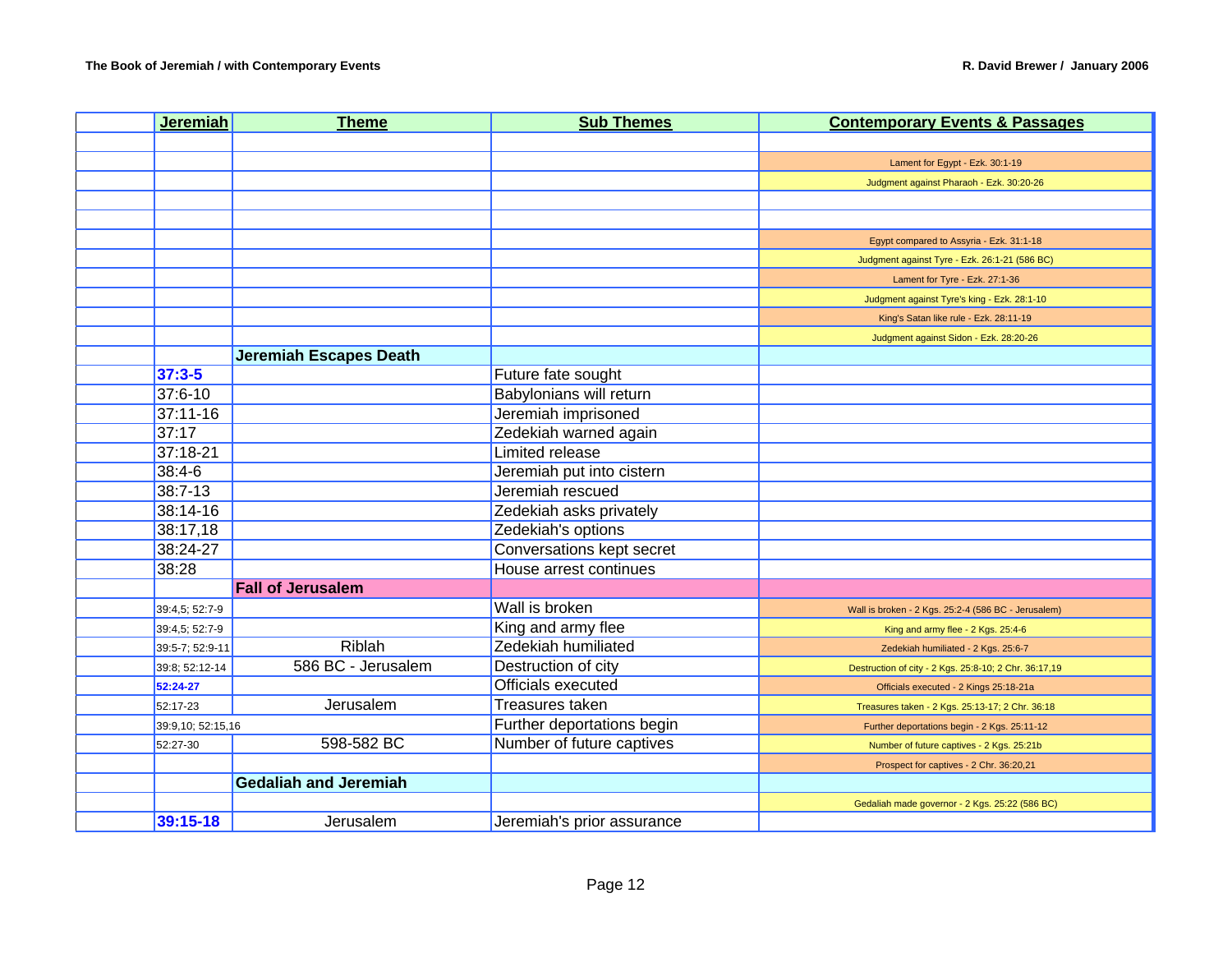| <b>Jeremiah</b> | <b>Theme</b>                   | <b>Sub Themes</b>                       | <b>Contemporary Events &amp; Passages</b>           |
|-----------------|--------------------------------|-----------------------------------------|-----------------------------------------------------|
|                 |                                |                                         |                                                     |
| 39:11-14        |                                | Jeremiah saved                          |                                                     |
| $40:1 - 5$      | Ramah                          | Details of release                      |                                                     |
| 40:6            | Mizpah                         | Jeremiah with those left                |                                                     |
|                 | <b>Jeremiah's Lamentations</b> |                                         | Lamentations 1:1 - 5:22 (586 BC?)                   |
|                 | <b>Remnant Flees to Egypt</b>  |                                         |                                                     |
| 40:7-10         | Mizpah (586 BC)                | Gedaliah welcomes officers              | Gedaliah welcomes officers - 2 Kgs. 25:23,24        |
| 40:11-12        |                                | <b>Remnant harvests fruits</b>          |                                                     |
| 40:13-16        |                                | Warning about Ishmael                   |                                                     |
| $41:1-3$        |                                | Gedaliah assassinated                   | Gedaliah assassinated - 2 Kgs. 25:25                |
| 41:4-9          |                                | Seventy murdered                        |                                                     |
| 41:10           |                                | People of Mizpah taken                  |                                                     |
| 41:11-15        |                                | Johanan rescues                         |                                                     |
| 41:16-18        | Near Bethlehem                 | Fear of Babylonians                     | Fear of Babylonians - 2 Kgs. 25:26                  |
| $42:1 - 4$      |                                | Jeremiah asks for direction             |                                                     |
| $42:4-5$        |                                | Promise of compliance                   |                                                     |
| 42:7-18         |                                | Remnant to stay                         |                                                     |
| 42:19-22        |                                | Warning against flight                  |                                                     |
| $43:1 - 3$      |                                | Jeremiah called a liar                  |                                                     |
| 43:4-7          |                                | Remnant led away                        |                                                     |
| 43:8-13         |                                | Prophecy about Egypt                    |                                                     |
| 44:1-14         |                                | <b>Egyptian Hebrews warned</b>          |                                                     |
| 44:15-19        |                                | People's impudent response              |                                                     |
| 44:20-23        |                                | Paganism Judah's downfall               |                                                     |
| 44:24-28        |                                | Judgment against idolaters              |                                                     |
| 44:29,30        |                                | Pharaoh's fate a sign                   |                                                     |
| 51:64b          |                                | <b>End of Jeremiah's Service</b>        |                                                     |
|                 | <b>The Exiled Nation</b>       | <b>Ezekiel's Restoration Prophecies</b> |                                                     |
|                 |                                |                                         | Jerusalem's fall announced - Ezk. 33:21,22 (586 BC) |
|                 |                                |                                         | Reason for dispossession - Ezk. 33:23-26            |
|                 |                                |                                         | Desolation not ended - 33:27-29                     |
|                 |                                |                                         | Nobody really cares - Ezk. 33:30-33                 |
|                 |                                |                                         | Leaders accountable - Ezk. 34:1-10                  |
|                 |                                |                                         | Nation to be restored - Ezk. 34:11-16               |
|                 |                                |                                         | Individual judgment - Ezk. 34:17-19                 |
|                 |                                |                                         | The good shepherd - Ezk. 34:20-24                   |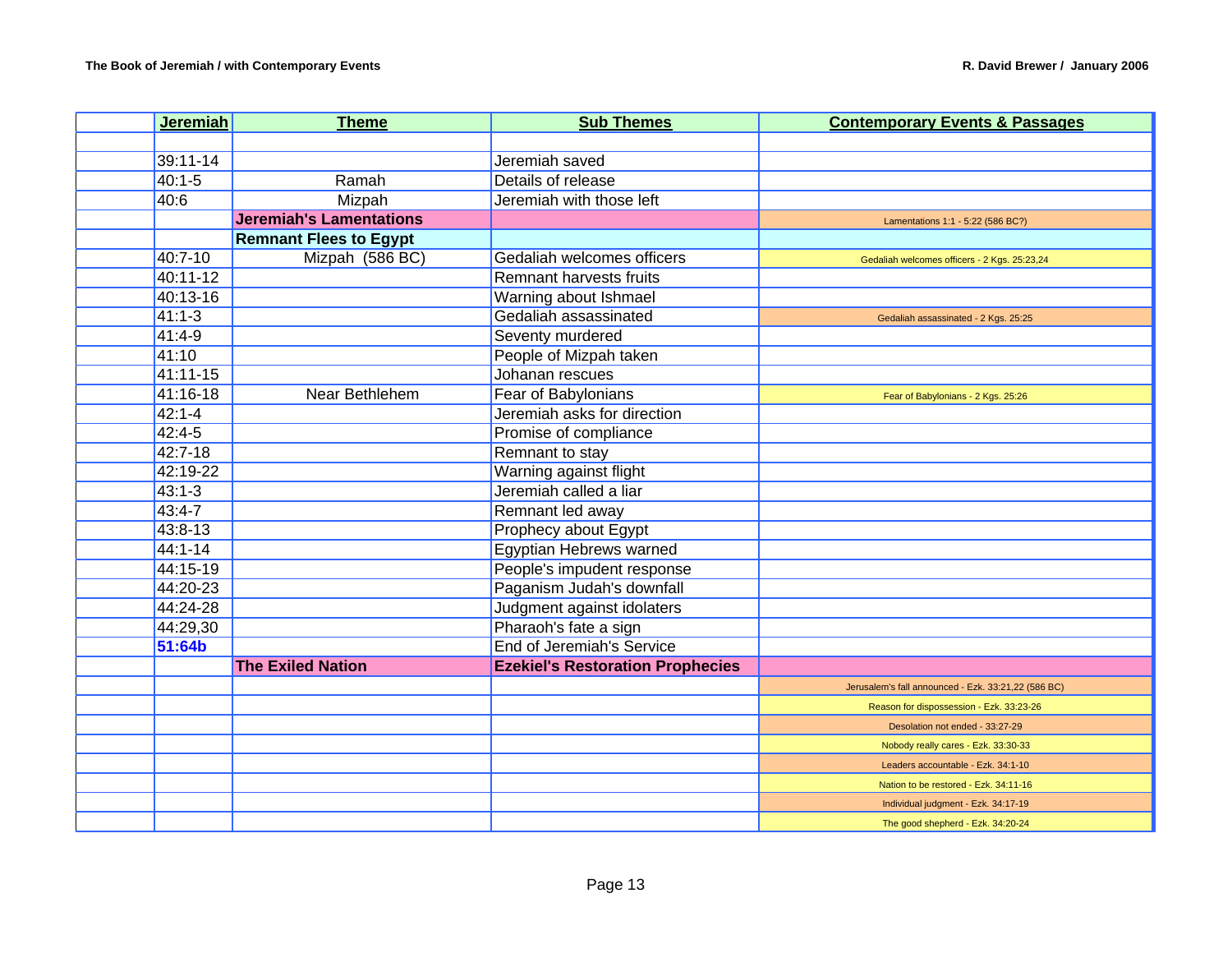| <b>Jeremiah</b> | <b>Theme</b>                    | <b>Sub Themes</b> | <b>Contemporary Events &amp; Passages</b>       |
|-----------------|---------------------------------|-------------------|-------------------------------------------------|
|                 |                                 |                   |                                                 |
|                 |                                 |                   | The new covenant - Ezk. 34:25-31                |
|                 |                                 |                   | Edom's punishment - Ezk. 35:1-15                |
|                 |                                 |                   | Scorn to repay scorn - Ezk. 36:1-7              |
|                 |                                 |                   | Israel to prosper - Ezk. 36:8-12                |
|                 |                                 |                   | Taunts will cease - Ezk. 36:13-15               |
|                 |                                 |                   | Holy name honored - Ezk. 36:16-23               |
|                 |                                 |                   | A new spirit - Ezk. 36:24-32                    |
|                 |                                 |                   | A great replanting - Ezk. 36:33-36              |
|                 |                                 |                   | Repopulation of nation - Ezk. 36:37,38          |
|                 |                                 |                   | Vision of dry bones - Ezk. 37:1-14              |
|                 |                                 |                   | Sign of two sticks - Ezk. 37:15-23              |
|                 |                                 |                   | The new kingdom - Ezk. 37:24-28                 |
|                 |                                 |                   | Judgment against evil - Ezk. 38:1-6             |
|                 |                                 |                   | hordes of evil - Ezk. 38:7-9                    |
|                 |                                 |                   | Evil covets the righteous - Ezk. 38:10-13       |
|                 |                                 |                   | Battle to be a sign - Ezk. 38:14-16             |
|                 |                                 |                   | Destruction of evil - Ezk. 38:17-39:6           |
|                 |                                 |                   | The day is coming - Ezk. 39:7,8                 |
|                 |                                 |                   | Finality of destruction - Ezk. 39:9-16          |
|                 |                                 |                   | Celebration of righteous - Ezk. 39:17-20        |
|                 |                                 |                   | Israel example of judgment - 39:21-24           |
|                 |                                 |                   | Restoration of spirit - 39:25-29                |
|                 |                                 |                   | Lament for Egypt - Ezk. 32:1-16 (585 BC)        |
|                 |                                 |                   | Graves of evil - Ezk. 32:17-32                  |
|                 |                                 |                   | Watchman's accountability - Ezk. 33:1-9         |
|                 |                                 |                   | God hates punishment - Ezk. 33:10,11            |
|                 |                                 |                   | Repentance can save - Ezk. 33:12-16             |
|                 |                                 |                   | God is "just" - Ezk. 33:17-20                   |
|                 | Shadrach, Meshach, and Abednego |                   |                                                 |
|                 |                                 |                   | Golden image erected - Dan. 3:1-3 (Ca. 584 BC?) |
|                 |                                 |                   | Mandate requiring worship - Dan. 3:4-7          |
|                 |                                 |                   | Astrologers accuse Hebrews - Dan. 3:8-12        |
|                 |                                 |                   | Nebuchadnezzar rebuffed - Dan. 3:13-18          |
|                 |                                 |                   | The Three thrown into furnace - Dan. 3:19-23    |
|                 |                                 |                   | The Three rescued -- Dan. 3:24-27               |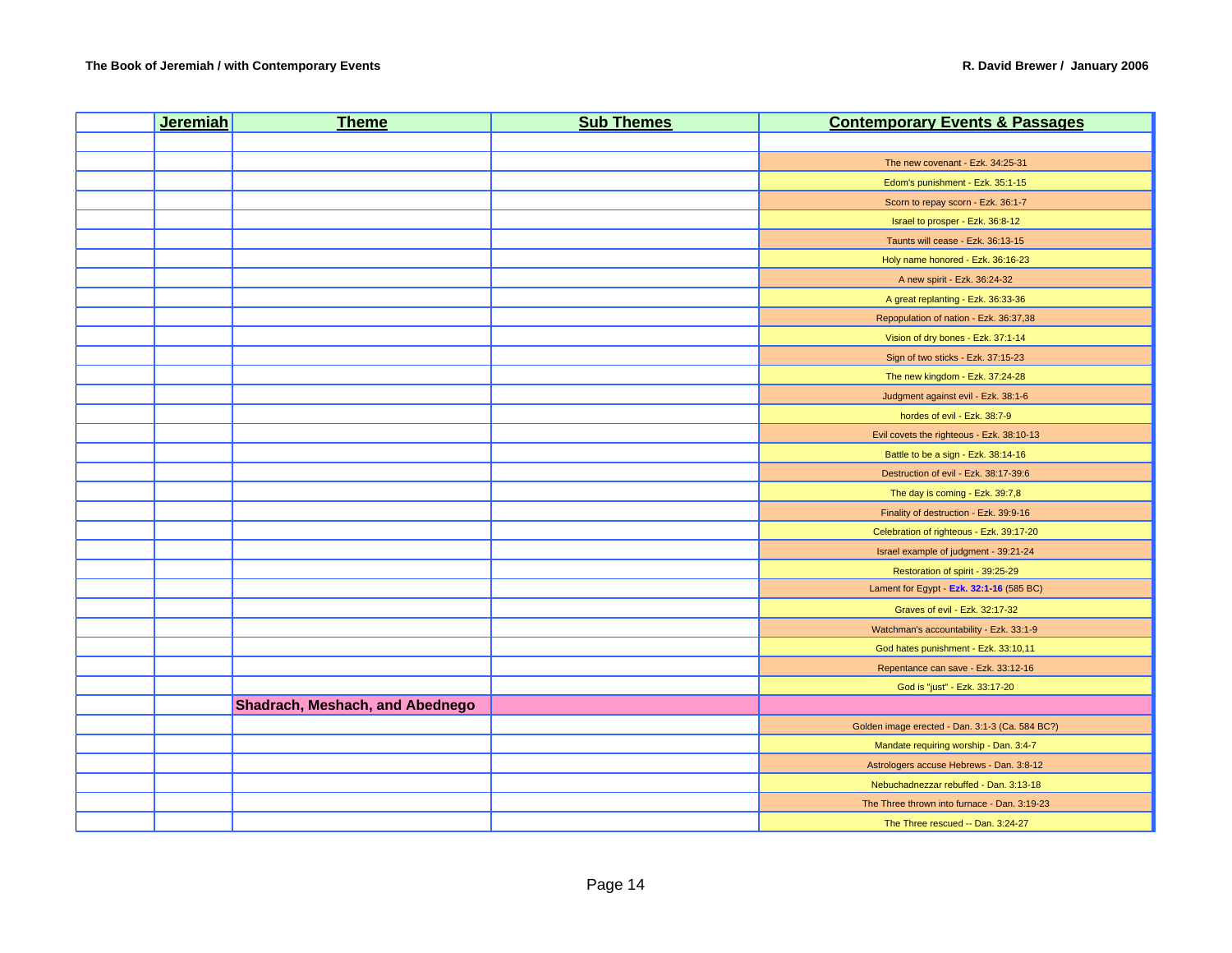| Jeremiah | <b>Theme</b>                         | <b>Sub Themes</b> | <b>Contemporary Events &amp; Passages</b>             |
|----------|--------------------------------------|-------------------|-------------------------------------------------------|
|          |                                      |                   | The Three honored - Dan. 3:28-30                      |
|          | <b>Ezekiel's Great Temple Vision</b> |                   |                                                       |
|          |                                      |                   | Ezekiel taken to Israel - Ezk. 40:1-4 (572 BC)        |
|          |                                      |                   | The East Gate - Ezk. 40:5-16                          |
|          |                                      |                   | The Outer Court - Ezk. 40:17-19                       |
|          |                                      |                   | The North Gate - Ezk. 40:20-23                        |
|          |                                      |                   | The South Gate - Ezk. 40:24-27                        |
|          |                                      |                   | Gates to the inner court - Ezk. 40:28-37              |
|          |                                      |                   | Rooms for preparation - Ezk. 40:38-40                 |
|          |                                      |                   | Rooms for priests - Ezk. 40:44-46                     |
|          |                                      |                   | Court and altar - Ezk. 40:47                          |
|          |                                      |                   | The portico - Ezk. 40:48,49                           |
|          |                                      |                   | Outer sanctuary - Ezk. 41:1,2                         |
|          |                                      |                   | Most Holy Place - Ezk. 41:3,4                         |
|          |                                      |                   | Side rooms - Ezk. 41:5-12                             |
|          |                                      |                   | Temple measurements - Ezk. 41:13-15a                  |
|          |                                      |                   | Decorations - Ezk. 41:15b-20                          |
|          |                                      |                   | Table and doors - Ezk. 41:21-26                       |
|          |                                      |                   | Use of priest's rooms - Ezk. 42:1-14                  |
|          |                                      |                   | Outer temple area - Ezk. 42:15-20                     |
|          |                                      |                   | Glory enters temple - Ezk. 43:1-5                     |
|          |                                      |                   | Holiness Temple - Ezk. 43:6-9                         |
|          |                                      |                   | Vision for sinner's shame - Ezk. 43:10,11             |
|          |                                      |                   | Surrounding area Holy - Ezk. 43:12                    |
|          |                                      |                   | The altar - Ezk. 13-17                                |
|          |                                      |                   | Dedication of altar - Ezk. 43:18-27                   |
|          |                                      |                   | Privilege of prince - Ezk. 44:1-3                     |
|          |                                      |                   | Uncircumcised excluded - Ezk. 44:4-9                  |
|          |                                      |                   | Limitations on Levites - Ezk. 44:10-14                |
|          |                                      |                   | Priests of Zadok ancestry - Ezk. 44:15,16             |
|          |                                      |                   | Priests' garments - Ezk. 44:17-19                     |
|          |                                      |                   | Restrictions on priests - Ezk. 44:20-23, 24, 25-27,31 |
|          |                                      |                   | Priests to be Judges - Ezk. 44:24a                    |
|          |                                      |                   | No possession for priests - Ezk. 44:28-30             |
|          |                                      |                   | Sacred land - Ezk. 45:1-5                             |
|          |                                      |                   | Land for city - Ezk. 45:6                             |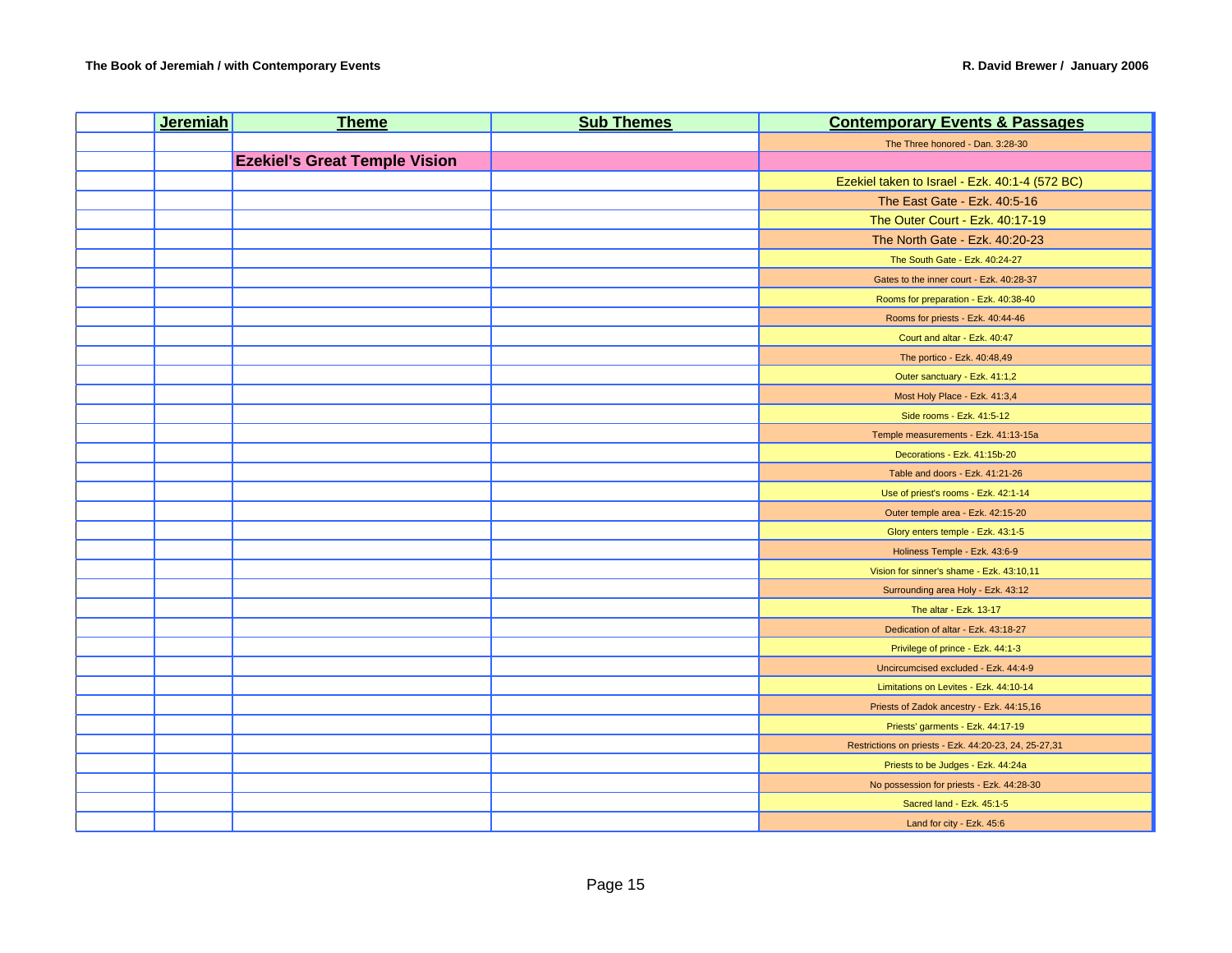| Jeremiah | <b>Theme</b>                               | <b>Sub Themes</b> | <b>Contemporary Events &amp; Passages</b>              |
|----------|--------------------------------------------|-------------------|--------------------------------------------------------|
|          |                                            |                   |                                                        |
|          |                                            |                   | Prince's land - Ezk. 45:7,8a                           |
|          |                                            |                   | Justice of princes - Ezk. 45:8b-12                     |
|          |                                            |                   | Offerings from people - Ezk. 45:13-16                  |
|          |                                            |                   | Prince's role in offerings - Ezk. 45:17                |
|          |                                            |                   | Sin offerings - Ezk. 45:18-20                          |
|          |                                            |                   | Passover - Ezk. 45:21-25                               |
|          |                                            |                   | Sabbaths and New Moon - Ezk. 46:1-8                    |
|          |                                            |                   | Entry and exit - Ezk. 46:9,10                          |
|          |                                            |                   | Grain and freewill offerings - Ezk. 46:11,12           |
|          |                                            |                   | Grain and burnt offerings - Ezk. 46:13-15              |
|          |                                            |                   | Inheritance to prince's sons - Ezk. 46:16-18           |
|          |                                            |                   | Preparation of offerings - Ezk. 46:19,20               |
|          |                                            |                   | The kitchens - Ezk. 46:21-24                           |
|          |                                            |                   | The temple's river - Ezk. 47:1-12                      |
|          |                                            |                   | Equal division of land - Ezk. 47:13,14                 |
|          |                                            |                   | Outer boundaries - Ezk. 47:15-20                       |
|          |                                            |                   | Inheritance of Aliens - Ezk. 47:21-23                  |
|          |                                            |                   | Seven Tribes' land - Ezk. 48:1-7                       |
|          |                                            |                   | The sacred lands - Ezk. 48:8-14                        |
|          |                                            |                   | Common land - Ezk. 48:15-20                            |
|          |                                            |                   | The Prince's land - Ezk. 48:21,22                      |
|          |                                            |                   | Five Tribes' land - Ezk. 48:23-29                      |
|          |                                            |                   | City gates - Ezk. 48:30-34                             |
|          |                                            |                   | Total circumference - Ezk. 48:35a                      |
|          |                                            |                   | City's name "The Lord is There" - Ezk. 48:35b          |
|          | <b>End of Ezekiel's Service</b>            |                   |                                                        |
|          |                                            |                   | Unprofitable siege of Tyre - Ezk. 29:17-20 (570 BC)    |
|          |                                            |                   | Ezekiel's future role - Ezk. 29:21                     |
|          | <b>Nebuchadnezzar's Temporary Insanity</b> |                   |                                                        |
|          |                                            |                   | Nebuchadnezzar issues edict - Dan. 4:1-3 (Ca. 562 BC?) |
|          |                                            |                   | Daniel told of dream - Dan. 4:4-18                     |
|          |                                            |                   | Dream is a warning - Dan. 4:19-27                      |
|          |                                            |                   | Year without repentance - Dan. 4:28-30                 |
|          |                                            |                   | Temporary insanity - Dan. 4:31-33                      |
|          |                                            |                   | Sanity restored - Dan. 4:34,35                         |